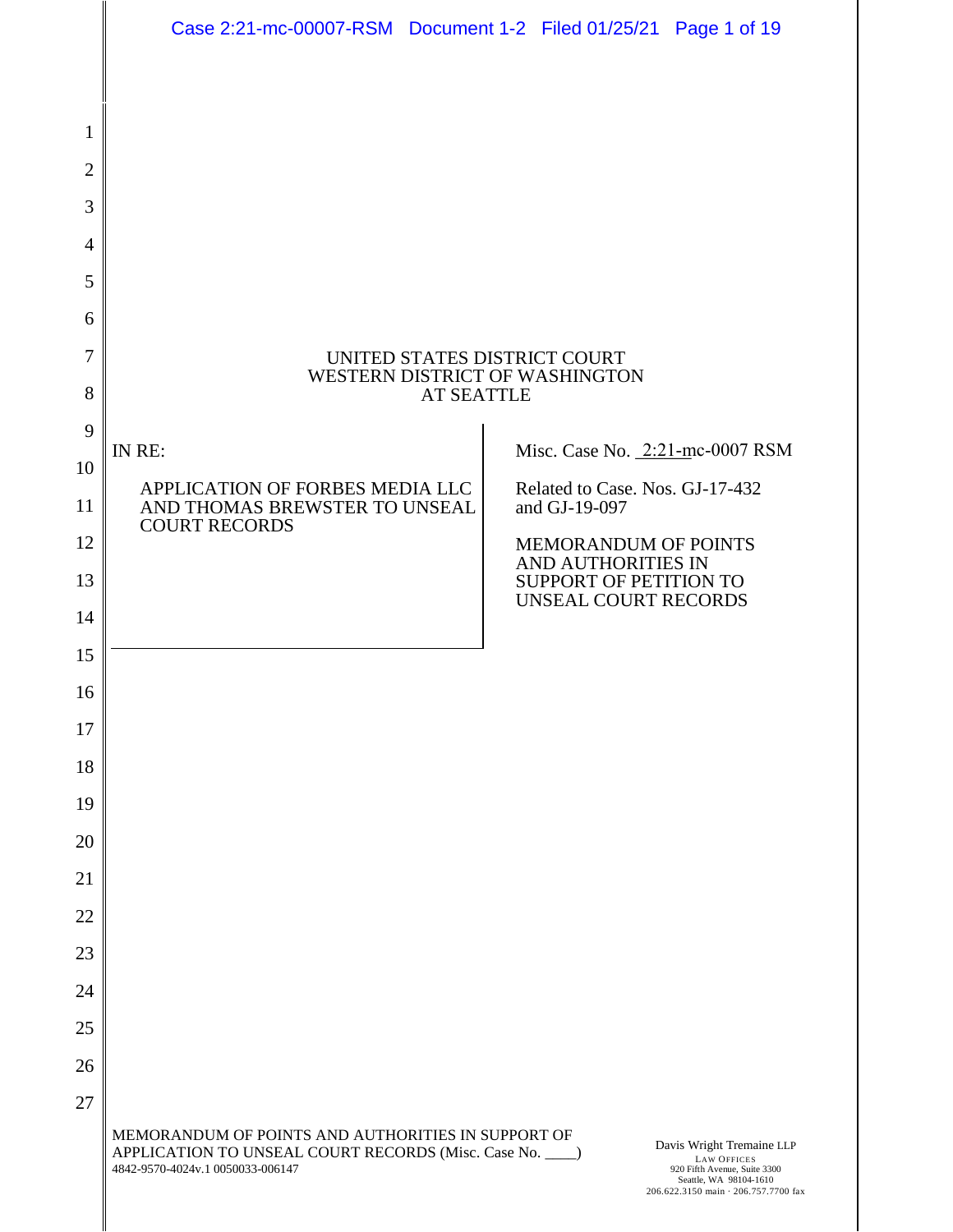### **TABLE OF CONTENTS**

1

| $\overline{2}$ | rage                                                                                                                                                                                                                                                                                                          |
|----------------|---------------------------------------------------------------------------------------------------------------------------------------------------------------------------------------------------------------------------------------------------------------------------------------------------------------|
| 3              |                                                                                                                                                                                                                                                                                                               |
| $\overline{4}$ |                                                                                                                                                                                                                                                                                                               |
| 5              |                                                                                                                                                                                                                                                                                                               |
| 6              | The Government's Use of the All Writs Act to Obtain Technical Assistance From<br>Ι.<br>Private Technology Companies Is a Matter of Intense Public Interest 1                                                                                                                                                  |
| 7<br>8         | The Government Has Used the All Writs Act to Obtain Orders Requiring Sabre to<br>П.                                                                                                                                                                                                                           |
| 9<br>10        | III.<br>The Sealed AWA Materials in this District Concern Similar AWA Orders to                                                                                                                                                                                                                               |
| 11             |                                                                                                                                                                                                                                                                                                               |
| 12             | The Public Has a Strong Interest in Access to the Sealed AWA Materials4<br>Ι.                                                                                                                                                                                                                                 |
| 13             | The Public Has a Common-Law and Constitutional Right to Access the AWA<br>II.                                                                                                                                                                                                                                 |
| 14             | The Public Has a Common-Law Right of Access to the AWA Materials 6<br>A.                                                                                                                                                                                                                                      |
| 15             | <b>B.</b>                                                                                                                                                                                                                                                                                                     |
| 16             | The Public Has a Constitutional Right of Access to the AWA<br>1.                                                                                                                                                                                                                                              |
| 17             |                                                                                                                                                                                                                                                                                                               |
| 18<br>19       | 2.<br>The Public Has a Constitutional Right of Access to the Application                                                                                                                                                                                                                                      |
| 20             | 3.<br>The Public Has a Constitutional Right of Access to the Docket                                                                                                                                                                                                                                           |
| 21             |                                                                                                                                                                                                                                                                                                               |
| 22             | The Public's Rights of Access Can Be Overcome Only on a Compelling Showing<br>Ш.                                                                                                                                                                                                                              |
| 23             |                                                                                                                                                                                                                                                                                                               |
| 24             |                                                                                                                                                                                                                                                                                                               |
| 25             |                                                                                                                                                                                                                                                                                                               |
| 26             |                                                                                                                                                                                                                                                                                                               |
| 27             | MEMORANDUM OF POINTS AND AUTHORITIES IN SUPPORT OF<br>Davis Wright Tremaine LLP<br>PETITION TO UNSEAL COURT RECORDS (Misc. Case. No. _______) - 1<br><b>LAW OFFICES</b><br>4842-9570-4024v.1 0050033-006147<br>920 Fifth Avenue, Suite 3300<br>Seattle, WA 98104-1610<br>206.622.3150 main · 206.757.7700 fax |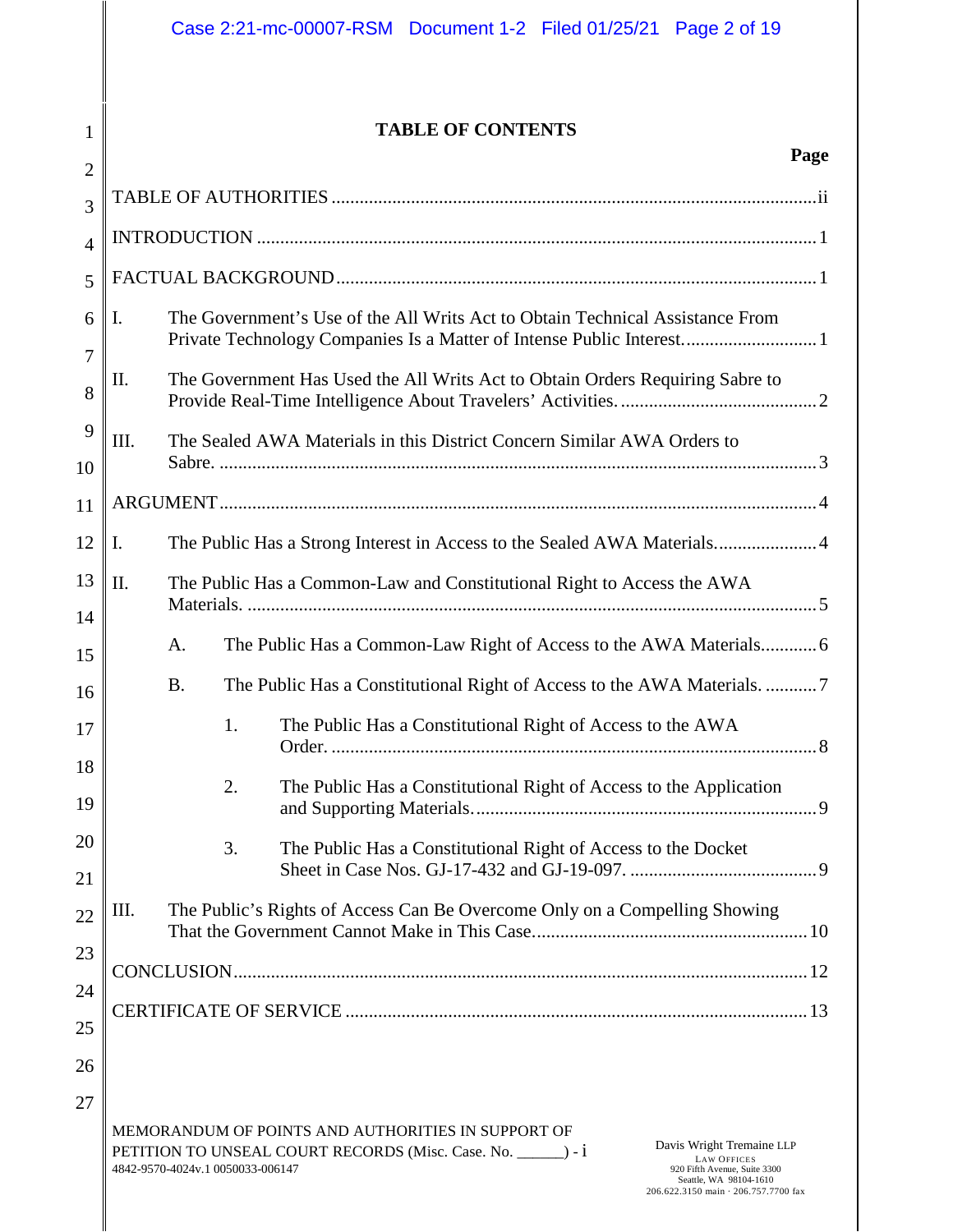|                | Case 2:21-mc-00007-RSM  Document 1-2  Filed 01/25/21  Page 3 of 19                                                                                                                                                                                                                                            |
|----------------|---------------------------------------------------------------------------------------------------------------------------------------------------------------------------------------------------------------------------------------------------------------------------------------------------------------|
| 1              | <b>TABLE OF AUTHORITIES</b>                                                                                                                                                                                                                                                                                   |
| $\overline{2}$ | Page(s)                                                                                                                                                                                                                                                                                                       |
| 3              | <b>Federal Cases</b>                                                                                                                                                                                                                                                                                          |
| $\overline{4}$ | Carpenter v. United States,                                                                                                                                                                                                                                                                                   |
| 5<br>6         | Courthouse News Serv. v. Planet,                                                                                                                                                                                                                                                                              |
| $\tau$<br>8    | Doe Co. v. Pub. Citizen,                                                                                                                                                                                                                                                                                      |
| 9              | EEOC v. Nat'l Children's Ctr., Inc.,                                                                                                                                                                                                                                                                          |
| 10<br>11       | Foltz v. State Farm Mutual Auto. Insurance Co.,                                                                                                                                                                                                                                                               |
| 12<br>13       | FTC v. Standard Fin. Mgmt. Corp.,                                                                                                                                                                                                                                                                             |
| 14             | Hartford Courant Co. v. Pellegrino,                                                                                                                                                                                                                                                                           |
| 15<br>16       | In re Copley Press, Inc.,                                                                                                                                                                                                                                                                                     |
| 17<br>18       | In re Leopold to Unseal Certain Electronic Surveillance Applications and Orders,                                                                                                                                                                                                                              |
| 19             | In re Motion to Compel Facebook to Provide Technical Assistance,                                                                                                                                                                                                                                              |
| 20<br>21       | In re N.Y. Times Co.,                                                                                                                                                                                                                                                                                         |
| 22<br>23       | In re One Gray and Black Colored Apple iPhone,                                                                                                                                                                                                                                                                |
| 24             | In re Sealing and Non-Disclosure of Pen/Trap/2703(d) Orders,                                                                                                                                                                                                                                                  |
| 25<br>26       | In re Search Warrant for Secretarial Area Outside Office of Gunn,                                                                                                                                                                                                                                             |
| 27             | MEMORANDUM OF POINTS AND AUTHORITIES IN SUPPORT OF<br>Davis Wright Tremaine LLP<br>PETITION TO UNSEAL COURT RECORDS (Misc. Case. No. ______) - ii<br><b>LAW OFFICES</b><br>4842-9570-4024v.1 0050033-006147<br>920 Fifth Avenue, Suite 3300<br>Seattle, WA 98104-1610<br>206.622.3150 main · 206.757.7700 fax |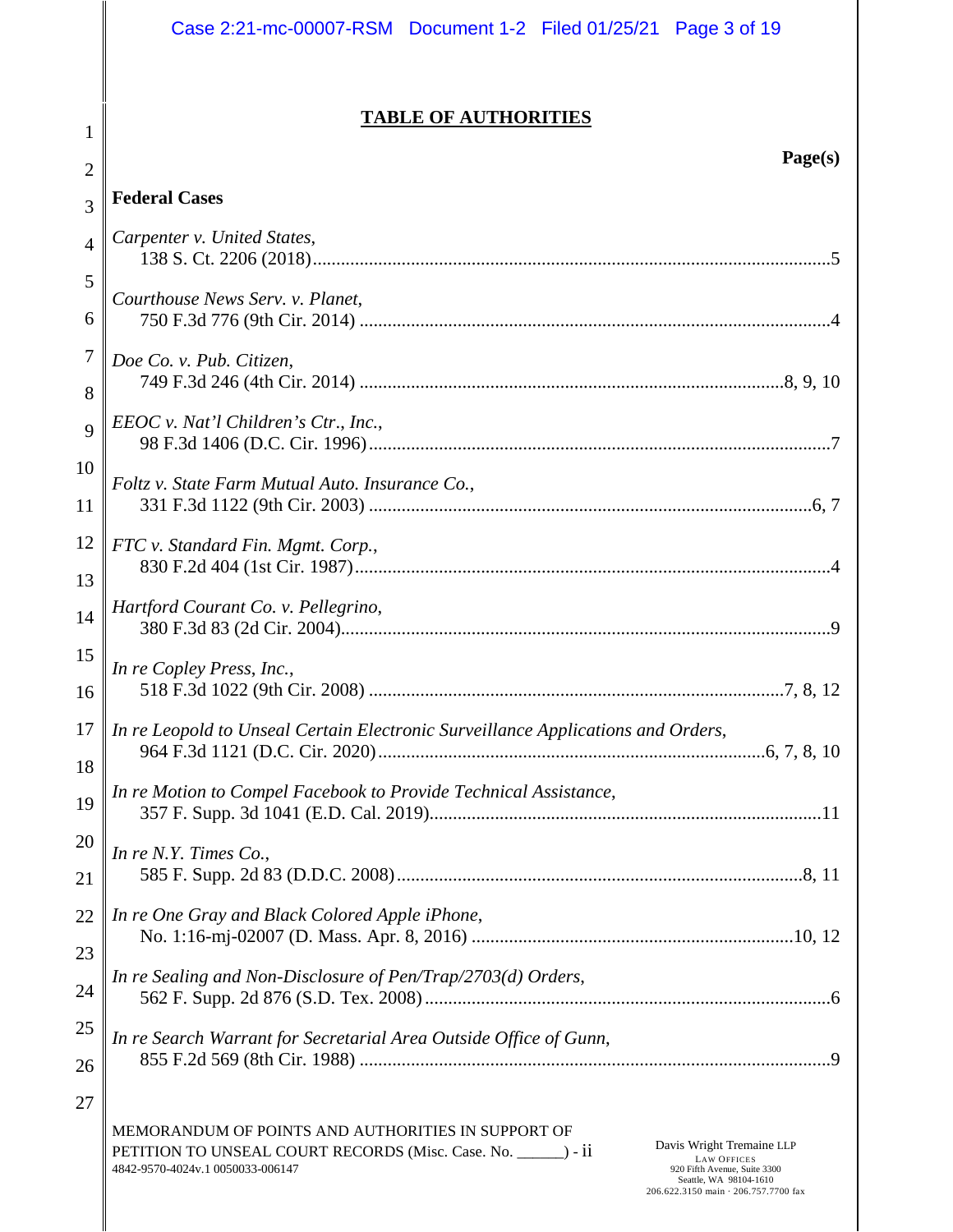|                                     | Case 2:21-mc-00007-RSM  Document 1-2  Filed 01/25/21  Page 4 of 19                                                                                                                                                                                                                                             |
|-------------------------------------|----------------------------------------------------------------------------------------------------------------------------------------------------------------------------------------------------------------------------------------------------------------------------------------------------------------|
| $\mathbf{1}$<br>$\overline{2}$<br>3 | In the Matter of the Search of an Apple iPhone Seized During the Execution of a<br>Search Warrant on a Black Lexus IS300, California License Plate<br>35KGD203,                                                                                                                                                |
| 4                                   | Kamakana v. City of Honolulu,                                                                                                                                                                                                                                                                                  |
| 5                                   | Marbury v. Madison,                                                                                                                                                                                                                                                                                            |
| 6                                   |                                                                                                                                                                                                                                                                                                                |
| $\overline{7}$                      |                                                                                                                                                                                                                                                                                                                |
| 8                                   | Nixon v. Warner Commc'ns, Inc.,                                                                                                                                                                                                                                                                                |
| 9                                   | Press-Enter. Co. v. Superior Court,                                                                                                                                                                                                                                                                            |
| 10                                  |                                                                                                                                                                                                                                                                                                                |
| 11                                  | Press-Enter. Co. v. Superior Court,                                                                                                                                                                                                                                                                            |
| 12                                  |                                                                                                                                                                                                                                                                                                                |
| 13                                  | Press-Enter. Co. v. Superior Court,                                                                                                                                                                                                                                                                            |
| 14                                  | Richmond Newspapers Inc. v. Virginia,                                                                                                                                                                                                                                                                          |
| 15                                  |                                                                                                                                                                                                                                                                                                                |
| $16 \parallel$                      | Riley v. California,                                                                                                                                                                                                                                                                                           |
| 17                                  |                                                                                                                                                                                                                                                                                                                |
| 18                                  | Seattle Times Co. v. U.S. Dist. Court,                                                                                                                                                                                                                                                                         |
| 19                                  | Sheppard v. Maxwell,                                                                                                                                                                                                                                                                                           |
| 20                                  |                                                                                                                                                                                                                                                                                                                |
| 21                                  | Smith v. U.S. District Court,                                                                                                                                                                                                                                                                                  |
| 22                                  |                                                                                                                                                                                                                                                                                                                |
| 23                                  | Times Mirror Co. v. United States,                                                                                                                                                                                                                                                                             |
| 24                                  | Union Oil Co. of Cal. v. Leavell,                                                                                                                                                                                                                                                                              |
| 25                                  |                                                                                                                                                                                                                                                                                                                |
| 26                                  | United States v. Appelbaum,                                                                                                                                                                                                                                                                                    |
| 27                                  |                                                                                                                                                                                                                                                                                                                |
|                                     | MEMORANDUM OF POINTS AND AUTHORITIES IN SUPPORT OF<br>Davis Wright Tremaine LLP<br>PETITION TO UNSEAL COURT RECORDS (Misc. Case. No. ______) - iii<br><b>LAW OFFICES</b><br>4842-9570-4024v.1 0050033-006147<br>920 Fifth Avenue, Suite 3300<br>Seattle, WA 98104-1610<br>206.622.3150 main · 206.757.7700 fax |

∥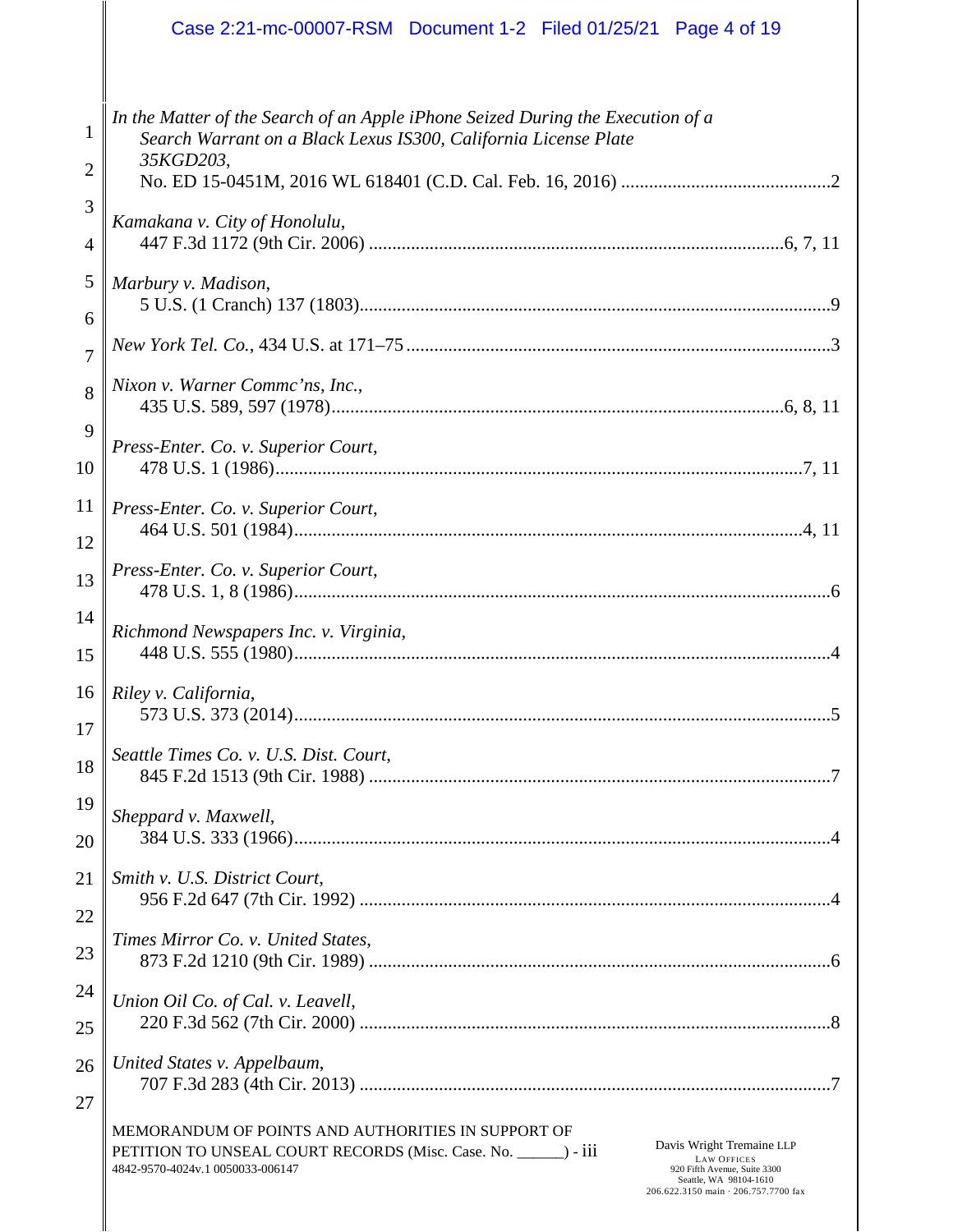|                | Case 2:21-mc-00007-RSM   Document 1-2   Filed 01/25/21   Page 5 of 19                                                                                                                                                                                                                                         |
|----------------|---------------------------------------------------------------------------------------------------------------------------------------------------------------------------------------------------------------------------------------------------------------------------------------------------------------|
|                |                                                                                                                                                                                                                                                                                                               |
| 1              | United States v. Aref,                                                                                                                                                                                                                                                                                        |
| 2              | United States v. Doe,                                                                                                                                                                                                                                                                                         |
| 3              |                                                                                                                                                                                                                                                                                                               |
| 4              | United States v. Index Newspapers LLC,                                                                                                                                                                                                                                                                        |
| 5              | United States v. Mendoza,                                                                                                                                                                                                                                                                                     |
| 6              |                                                                                                                                                                                                                                                                                                               |
| 7              | United States v. N.Y. Tel. Co.,                                                                                                                                                                                                                                                                               |
| 8              |                                                                                                                                                                                                                                                                                                               |
| $\overline{Q}$ | United States v. Ressam,                                                                                                                                                                                                                                                                                      |
| 10             | <b>Federal Statutes</b>                                                                                                                                                                                                                                                                                       |
| 11             |                                                                                                                                                                                                                                                                                                               |
| 12             |                                                                                                                                                                                                                                                                                                               |
| 13             |                                                                                                                                                                                                                                                                                                               |
| 14             | <b>Constitutional Provisions</b>                                                                                                                                                                                                                                                                              |
| 15             |                                                                                                                                                                                                                                                                                                               |
| 16             |                                                                                                                                                                                                                                                                                                               |
| 17             |                                                                                                                                                                                                                                                                                                               |
| 18             | <b>Other Authorities</b>                                                                                                                                                                                                                                                                                      |
| 19             | Alan Z. Rozenshtein, Surveillance Intermediaries, 70 Stan L. Rev. 99, 176-177                                                                                                                                                                                                                                 |
| 20<br>21       | Amicus Briefs in Support of Apple, Apple (Mar. 2, 2016), https://perma.cc/PL6K-                                                                                                                                                                                                                               |
| 22             | Jack Nicas & Katie Benner, F.B.I. Asks Apple to Help Unlock Two iPhones, N.Y.                                                                                                                                                                                                                                 |
| 23             |                                                                                                                                                                                                                                                                                                               |
| 24             | Janus Rose, Apple's Next Encryption Battle is Likely Playing Out in Secret in a                                                                                                                                                                                                                               |
| 25             |                                                                                                                                                                                                                                                                                                               |
| 26<br>27       | Justin Wm. Moyer, FBI Director Makes Personal, Passionate Plea on Apple-San<br>Bernardino Controversy, Wash. Post (Feb. 22, 2016), https://perma.cc/J29X-                                                                                                                                                     |
|                | MEMORANDUM OF POINTS AND AUTHORITIES IN SUPPORT OF<br>Davis Wright Tremaine LLP<br>PETITION TO UNSEAL COURT RECORDS (Misc. Case. No. ______) - iv<br><b>LAW OFFICES</b><br>4842-9570-4024v.1 0050033-006147<br>920 Fifth Avenue, Suite 3300<br>Seattle, WA 98104-1610<br>206.622.3150 main · 206.757.7700 fax |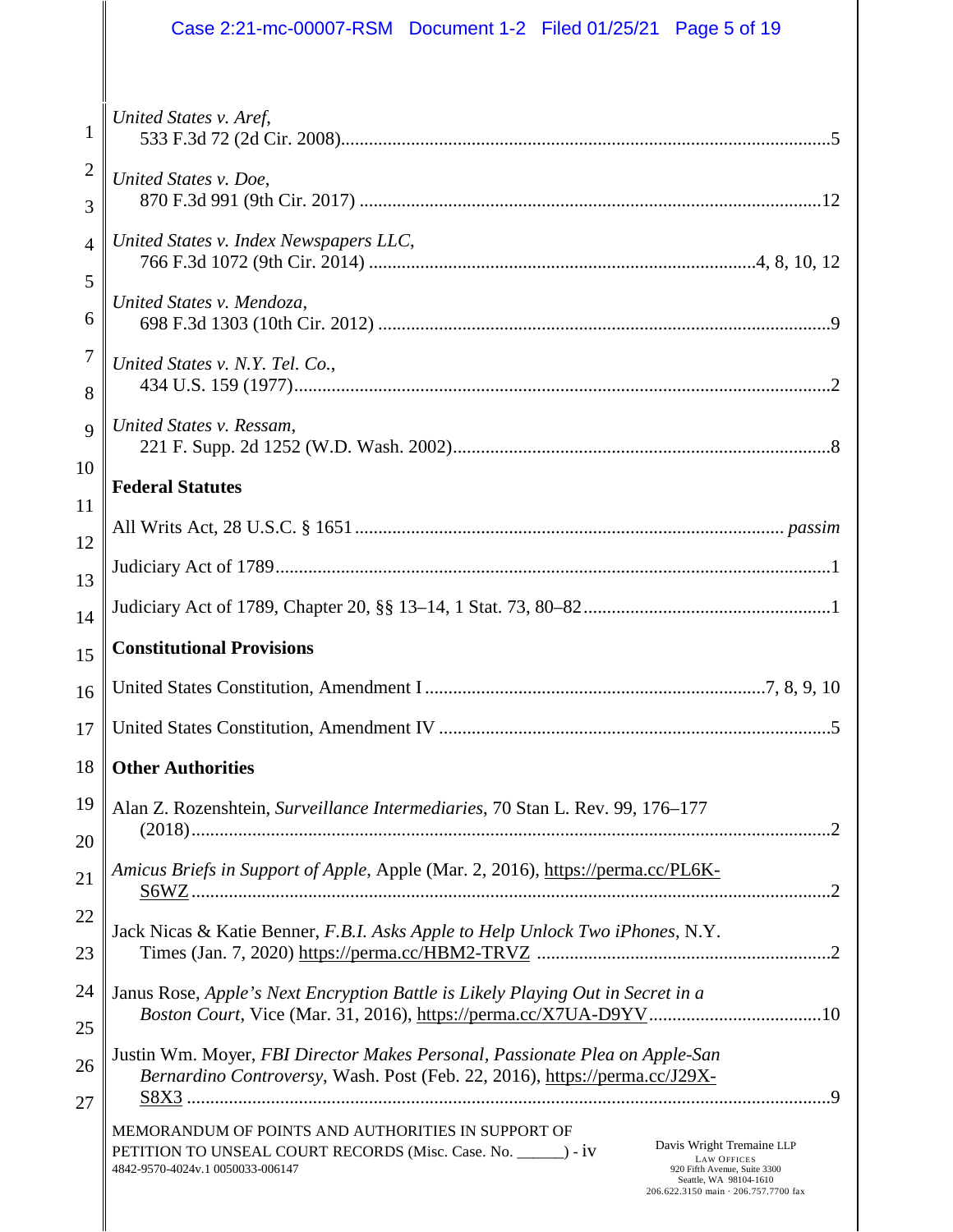|                     | Case 2:21-mc-00007-RSM  Document 1-2  Filed 01/25/21  Page 6 of 19                                                                                                                                                                                      |
|---------------------|---------------------------------------------------------------------------------------------------------------------------------------------------------------------------------------------------------------------------------------------------------|
|                     |                                                                                                                                                                                                                                                         |
| 1                   | Note, Cooperation or Resistance?: The Role of Tech Companies in Government                                                                                                                                                                              |
| $\overline{2}$<br>3 | Samuel I. Ferenc, Note, Clear Rights and Worthy Claimants: Judicial<br>Intervention in Administrative Action Under the All Writs Act, 118 Colum. L.                                                                                                     |
| 4                   |                                                                                                                                                                                                                                                         |
| 5                   | Signed Memorandum Regarding New Docketing Procedures in W.D. Washington,                                                                                                                                                                                |
| 6                   | Thomas Brewster, The FBI Is Secretly Using a \$2 Billion Travel Company as a                                                                                                                                                                            |
| 7                   | Global Surveillance Tool, Forbes (July 16, 2020), https://perma.cc/R96R-                                                                                                                                                                                |
| 8                   |                                                                                                                                                                                                                                                         |
| 9                   |                                                                                                                                                                                                                                                         |
| 10                  |                                                                                                                                                                                                                                                         |
| 11                  |                                                                                                                                                                                                                                                         |
| 12                  |                                                                                                                                                                                                                                                         |
| 13                  |                                                                                                                                                                                                                                                         |
| 14                  |                                                                                                                                                                                                                                                         |
| 15                  |                                                                                                                                                                                                                                                         |
| 16                  |                                                                                                                                                                                                                                                         |
| 17                  |                                                                                                                                                                                                                                                         |
| 18<br>19            |                                                                                                                                                                                                                                                         |
| 20                  |                                                                                                                                                                                                                                                         |
| 21                  |                                                                                                                                                                                                                                                         |
| 22                  |                                                                                                                                                                                                                                                         |
| 23                  |                                                                                                                                                                                                                                                         |
| 24                  |                                                                                                                                                                                                                                                         |
| 25                  |                                                                                                                                                                                                                                                         |
| 26                  |                                                                                                                                                                                                                                                         |
| 27                  |                                                                                                                                                                                                                                                         |
|                     | MEMORANDUM OF POINTS AND AUTHORITIES IN SUPPORT OF                                                                                                                                                                                                      |
|                     | Davis Wright Tremaine LLP<br>PETITION TO UNSEAL COURT RECORDS (Misc. Case. No. _______) - V<br><b>LAW OFFICES</b><br>4842-9570-4024v.1 0050033-006147<br>920 Fifth Avenue, Suite 3300<br>Seattle, WA 98104-1610<br>206.622.3150 main · 206.757.7700 fax |

∥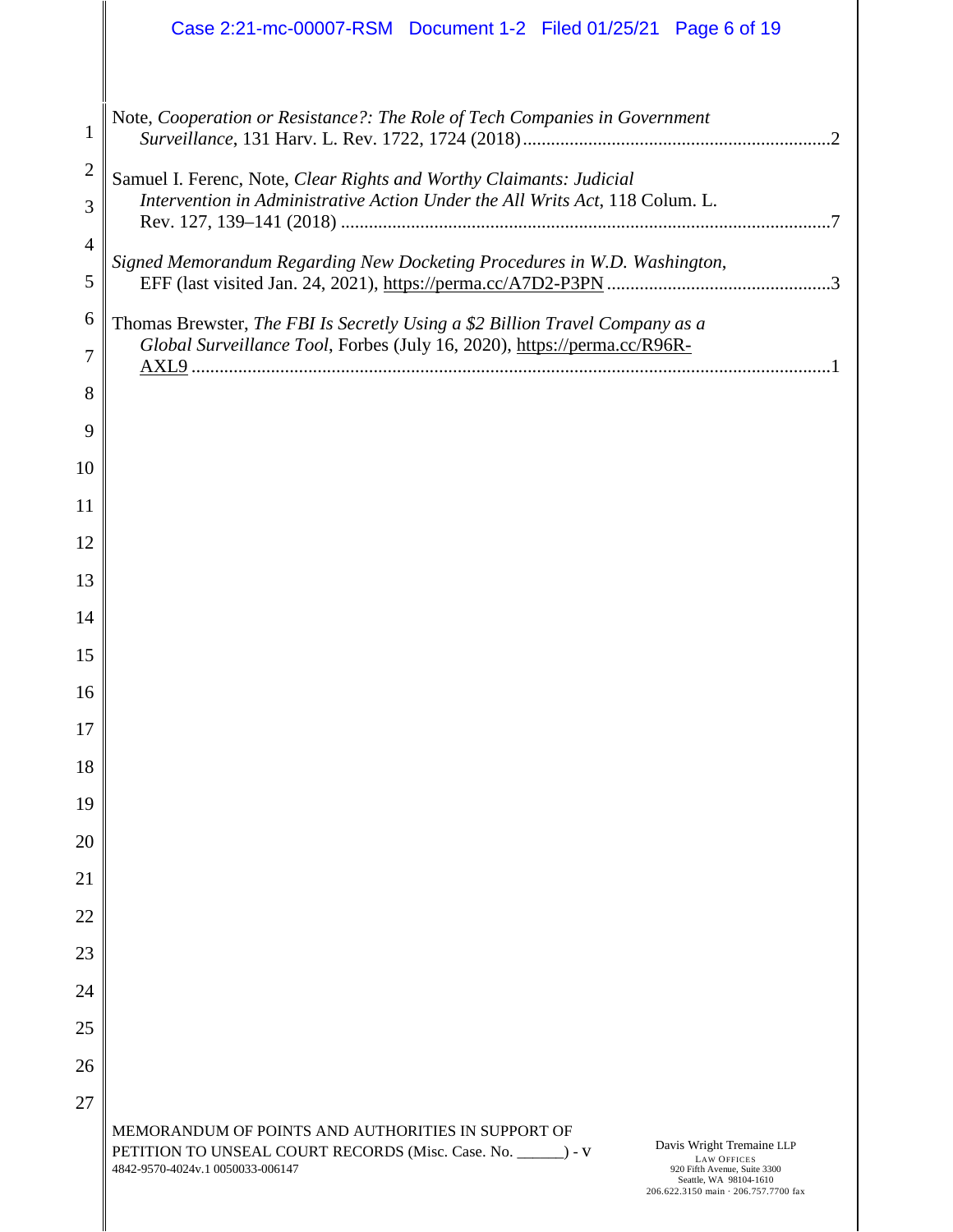# <span id="page-6-0"></span>1 2 4

### <span id="page-6-3"></span>**INTRODUCTION**

3 5 6 7 8 9 10 11 Petitioners Forbes Media LLC ("Forbes") and its Associate Editor Thomas Brewster ("Brewster") seek access to sealed court records relating to two orders under the All Writs Act, 28 U.S.C. § 1651, that required Sabre, a travel technology firm, to assist the United States Government in effectuating an arrest warrant (hereinafter, the "AWA Orders"). Petitioners are informed and believe that the AWA Orders were issued by the district court in 2017 and 2019, respectively, and are docketed at GJ-17-432 and GJ-19-097. *See* Ex. 1 at 4. Petitioners respectfully request that the Court unseal the AWA Orders; the government's application for the AWA Orders and any supporting documents, including affidavits; and any other court records relating to the AWA Order, including, but not limited to, any motions to seal, the dockets in case numbers GJ-17-432 and GJ-19-097, and all docket entries (collectively, the "AWA Materials").

<span id="page-6-6"></span>12 13 14 15 16 17 18 19 The government's use of the All Writs Act to obtain judicial orders requiring private technology firms in general––and Sabre in particular––to provide technical assistance to the government is a matter of intense public interest, as well as a subject of Petitioners' ongoing reporting. *See, e.g.*, Thomas Brewster, *The FBI Is Secretly Using a \$2 Billion Travel Company as a Global Surveillance Tool*, Forbes (July 16, 2020), [https://perma.cc/R96R-AXL9.](https://perma.cc/R96R-AXL9) Unsealing the AWA Materials will shed light on the scope of the government's authority to compel such assistance, provide valuable insight into Sabre's role in monitoring travelers on behalf of law enforcement, and inform the press and public about the extent of their privacy when travelling.

<span id="page-6-1"></span>20 21

22

23

24

25

26

27

### <span id="page-6-5"></span><span id="page-6-4"></span>**FACTUAL BACKGROUND**

### <span id="page-6-2"></span>**I. The Government's Use of the All Writs Act to Obtain Technical Assistance From Private Technology Companies Is a Matter of Intense Public Interest.**

Originally adopted in connection with the Judiciary Act of 1789, *see* Judiciary Act of 1789, ch. 20, §§ 13–14, 1 Stat. 73, 80–82, the All Writs Act in its current form authorizes federal courts to "issue all writs necessary or appropriate in aid of their respective jurisdictions and agreeable to the usages principles of law," 28 U.S.C. § 1651. Though the All Writs Act may be used to issue orders for a range of procedural purposes, All Writs Act orders requiring private

MEMORANDUM OF POINTS AND AUTHORITIES IN SUPPORT OF PETITION TO UNSEAL COURT RECORDS (Misc. Case. No.  $\qquad$ ) - 1 4842-9570-4024v.1 0050033-006147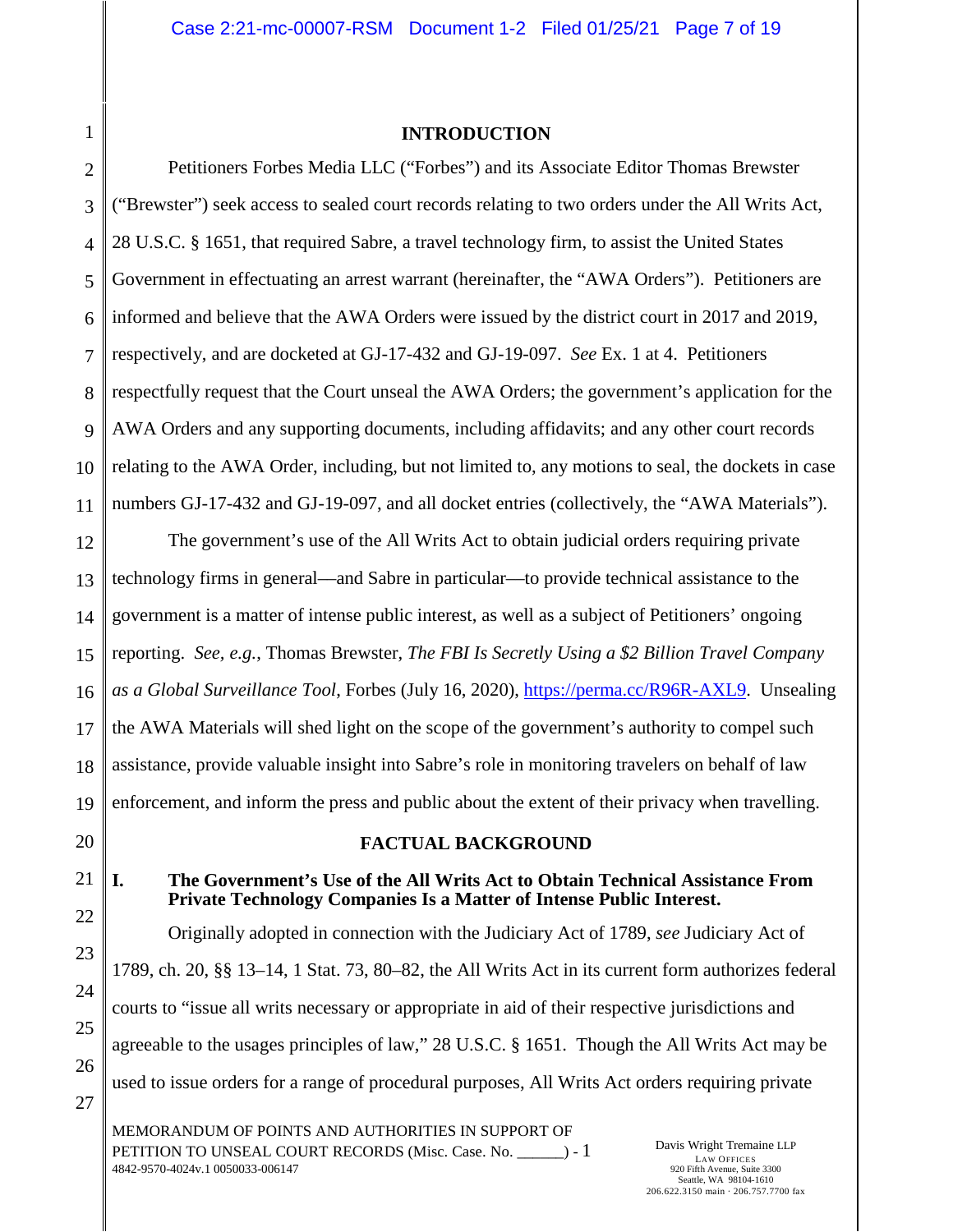<span id="page-7-2"></span><span id="page-7-1"></span>1 2 3 4 5 6 7 8 9 10 11 technology firms to provide the United States government with "technical assistance" are of particular public interest. *United States v. N.Y. Tel. Co.*, 434 U.S. 159, 171 (1977). In perhaps the highest-profile example, the government in 2016 sought an order under the Act that would have required Apple to provide a means of bypassing security measures on an iPhone that belonged to one of the shooters in the San Bernardino terrorist attack. *See In the Matter of the Search of an Apple iPhone Seized During the Execution of a Search Warrant on a Black Lexus IS300, California License Plate 35KGD203*, No. ED 15-0451M, 2016 WL 618401, at \*1 (C.D. Cal. Feb. 16, 2016). Before it was mooted, that litigation sparked a wide-ranging public debate on the wisdom and legality of such technical assistance orders. *See, e.g.*, *Amicus Briefs in Support of Apple*, Apple (Mar. 2, 2016),<https://perma.cc/PL6K-S6WZ>(collecting court filings and public statements opposing the requested order).

<span id="page-7-5"></span><span id="page-7-4"></span><span id="page-7-3"></span>12 13 14 15 16 17 18 19 20 21 The underlying legal and public policy questions raised by the San Bernardino litigation remain unresolved. *See, e.g.*, Jack Nicas & Katie Benner, *F.B.I. Asks Apple to Help Unlock Two iPhones*, N.Y. Times (Jan. 7, 2020),<https://perma.cc/HBM2-TRVZ>(describing a new FBI push to require access to encrypted devices). As a result, the national conversation about the appropriate scope of such compelled assistance continues unabated. *Compare, e.g.*, Alan Z. Rozenshtein, *Surveillance Intermediaries*, 70 Stan L. Rev. 99, 176–177 (2018) (arguing that private firms' resistance to technical-assistance orders undermines self-government), *with* Note, *Cooperation or Resistance?: The Role of Tech Companies in Government Surveillance*, 131 Harv. L. Rev. 1722, 1724 (2018) (arguing that the picture is "more complicated" and that firms play an important role in checking the government).

<span id="page-7-0"></span>22 23 **II. The Government Has Used the All Writs Act to Obtain Orders Requiring Sabre to Provide Real-Time Intelligence About Travelers' Activities.** 

<span id="page-7-6"></span>As Petitioners have reported, circumventing encryption is not the only context in which the All Writs Act has been invoked to compel private companies to assist federal government surveillance efforts. *See* Brewster, *supra*. According to court records unsealed in the Southern District of California in February 2020, the government has used the Act to require Sabre, a

MEMORANDUM OF POINTS AND AUTHORITIES IN SUPPORT OF PETITION TO UNSEAL COURT RECORDS (Misc. Case. No.  $\qquad$ ) - 2 4842-9570-4024v.1 0050033-006147

24

25

26

27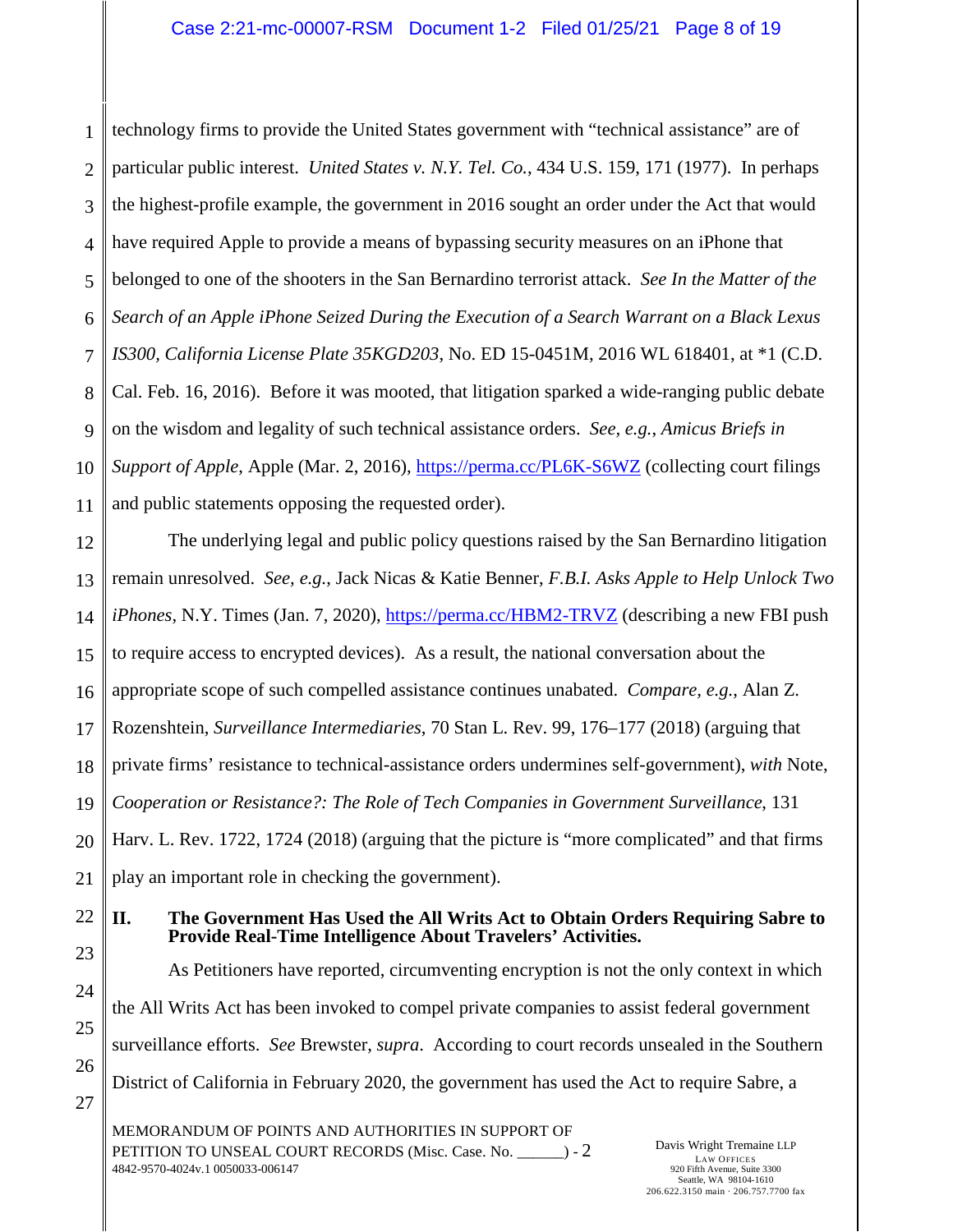1 2 3 4 5 6 leading travel technology company, to engage in "real-time" monitoring of travelers who are the subject of an active arrest warrant for the government. *See* Ex. 1 at 4. Sabre is one of the three largest players in its market, responsible for more than one-third of global air travel bookings. *See* Brewster, *supra*. As a result, it has a staggering volume and diversity of records, including "itineraries, fares, reservations, connecting flights and ticket costs," as well as "crew schedules and other logistical information." *Id.* 

7 8 9 10 11 12 13 14 15 16 Pursuant to the All Writs Act, the government has sought orders requiring Sabre "to provide representatives of the FBI complete and contemporaneous 'real time' account activity information" on targeted travelers, what the government has described as a "hot watch." Ex. 1 at 2, 4. As Petitioners have reported, Marc Zwillinger––one of Apple's attorneys in the San Bernardino matter—described that request as "unusual and excessive" inasmuch as routine reliance on such orders would make Sabre a de facto "agent" of law enforcement. Brewster, *supra*. He expressed doubts, too, whether the application adequately established that the order was necessary and not unreasonably burdensome. *See id*; *New York Tel. Co.*, 434 U.S. at 171–75 (discussing limits on technical-assistance orders under the All Writs Act, including the extent of the burden to be imposed).

### <span id="page-8-1"></span><span id="page-8-0"></span>**III. The Sealed AWA Materials in this District Concern Similar AWA Orders to Sabre.**

18 19 20 21 22 23 24 In support of its application in the Southern District of California, the government identified several other instances in which it had asked for––and obtained––orders under the All Writs Act that imposed similar surveillance obligations on Sabre. *See* Ex.1 at 4. Two of them, identified in the application as AWA order GJ19-097 and GJ17-432, were issued by this Court in 2019 and 2017 respectively. *Id.* The government's application adverted that those matters were still under seal at the time. *Id.* Petitioners are informed and believe that the maters are still under seal. $<sup>1</sup>$ </sup>

 $\overline{a}$ 

17

<span id="page-8-2"></span>PETITION TO UNSEAL COURT RECORDS (Misc. Case. No.  $\qquad \qquad$ ) - 3 4842-9570-4024v.1 0050033-006147

<sup>25</sup>

<sup>26</sup> 27 MEMORANDUM OF POINTS AND AUTHORITIES IN SUPPORT OF <sup>1</sup> Petitioners also understand that this District has historically used the 'GJ' designation for surveillance orders other than warrants, regardless whether those orders are associated with a grand jury proceeding. *See* Petition to Unseal Electronic Surveillance Dockets, Applications, and Orders at 10, No. 2:17-mc-00145 (W.D. Wash. Nov. 15, 2017). While the District has since created a new designation for some of those non-warrant orders, All Writs Act orders are not identified among them. *See Signed Memorandum Regarding New Docketing Procedures in W.D.*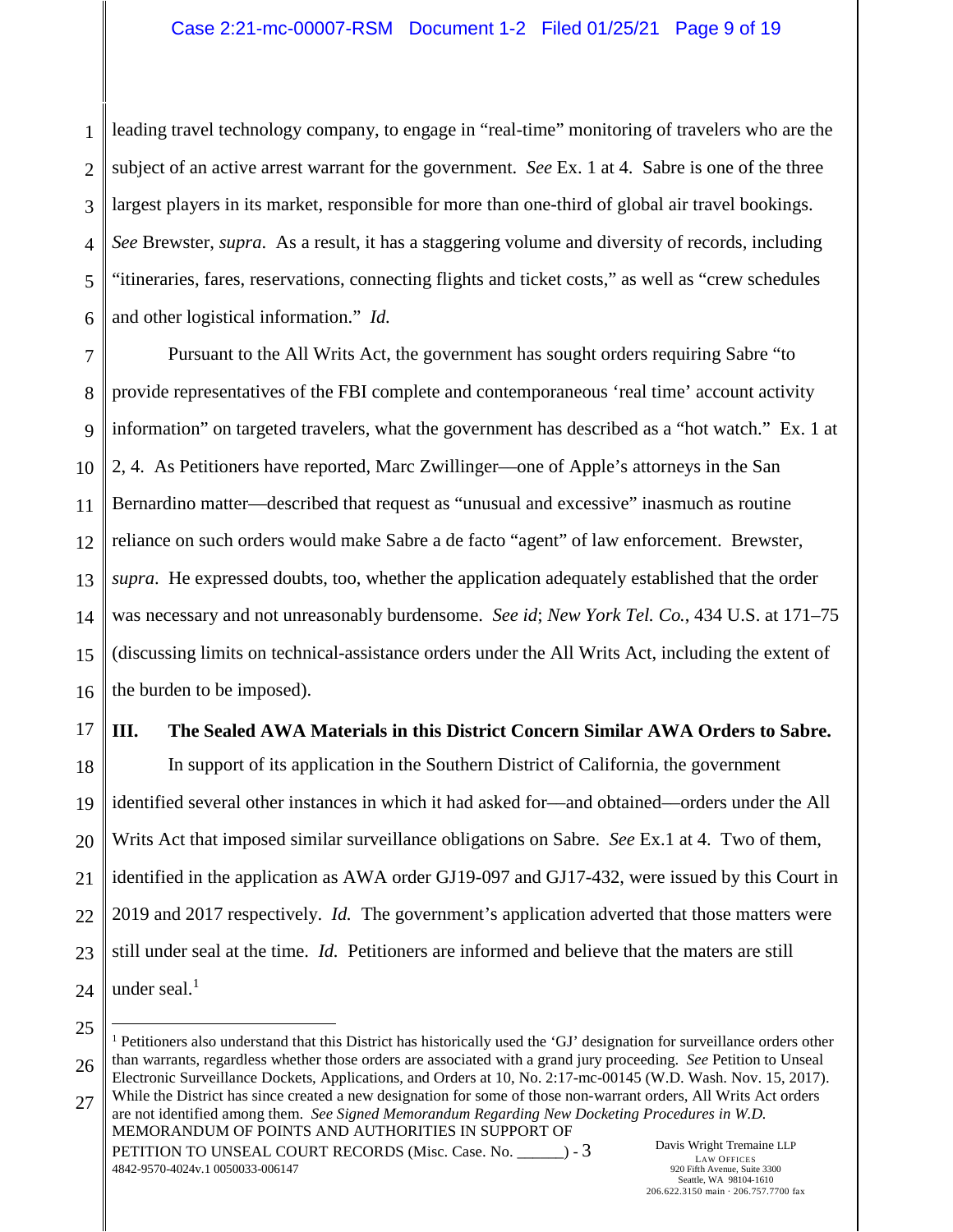### <span id="page-9-6"></span><span id="page-9-4"></span>**ARGUMENT**

## <span id="page-9-0"></span>1

2

3

<span id="page-9-3"></span>4

#### <span id="page-9-1"></span>**I. The Public Has a Strong Interest in Access to the Sealed AWA Materials.**

Openness is "an indispensable attribute" of our judicial system. *Richmond Newspapers Inc. v. Virginia*, 448 U.S. 555, 569 (1980). It guards against unfairness and inequity in the application of the law, as "the sure knowledge that *anyone*" may monitor the operation of the courts "gives assurance that established procedures are being followed and that deviations will become known." *Press-Enter. Co. v. Superior Court*, 464 U.S. 501, 508 (1984) ("*Press-Enterprise I*") (italics original). Just as importantly, "public disclosure of judicial records often enhances the public's trust in the process." *United States v. Index Newspapers LLC*, 766 F.3d 1072, 1088 (9th Cir. 2014). "People in an open society do not demand infallibility from their institutions, but it is difficult for them to accept what they are prohibited from observing." *Richmond Newspapers*, 448 U.S. at 572. As a result, "[s]ecret proceedings are the exception rather than the rule in our courts." *Index Newspapers*, 766 F.3d at 1084.

The news media plays a vital role in facilitating public oversight of the judicial system. As the Supreme Court has recognized, "[a] responsible press has always been regarded as the handmaiden of effective judicial administration, especially in the criminal field." *Sheppard v. Maxwell*, 384 U.S. 333, 350 (1966). Members of the media function as "surrogates for the public" by, for instance, attending proceedings, reviewing court filings, and reporting on the business of the judiciary. *Richmond Newspapers*, 448 U.S. at 573. And it is well-settled, to that end, that the public and press have a right of access to court documents that arises from the public's interest in observing the consideration and disposition of matters by federal courts. *See Courthouse News Serv. v. Planet*, 750 F.3d 776, 786 (9th Cir. 2014) ("*Planet I*").

<span id="page-9-2"></span>The public's right of access is especially powerful in matters, like this one, that concern actions taken by the executive. As the Seventh Circuit has explained, "in such circumstances, the public's right to know what the executive is about coalesces with the right of the citizenry to

 $\overline{a}$ 

MEMORANDUM OF POINTS AND AUTHORITIES IN SUPPORT OF PETITION TO UNSEAL COURT RECORDS (Misc. Case. No.  $\qquad \qquad$ ) - 4 4842-9570-4024v.1 0050033-006147 Davis Wright Tremaine LLP LAW OFFICES *Washington*, EFF (last visited Jan. 24, 2021), [https://perma.cc/A7D2-P3PN.](https://perma.cc/A7D2-P3PN) As a result, as Petitioners understand it, it is not possible to know from the designation alone whether the AWA Materials are associated with grand jury proceedings or not.

<span id="page-9-5"></span>920 Fifth Avenue, Suite 3300 Seattle, WA 98104-1610 206.622.3150 main · 206.757.7700 fax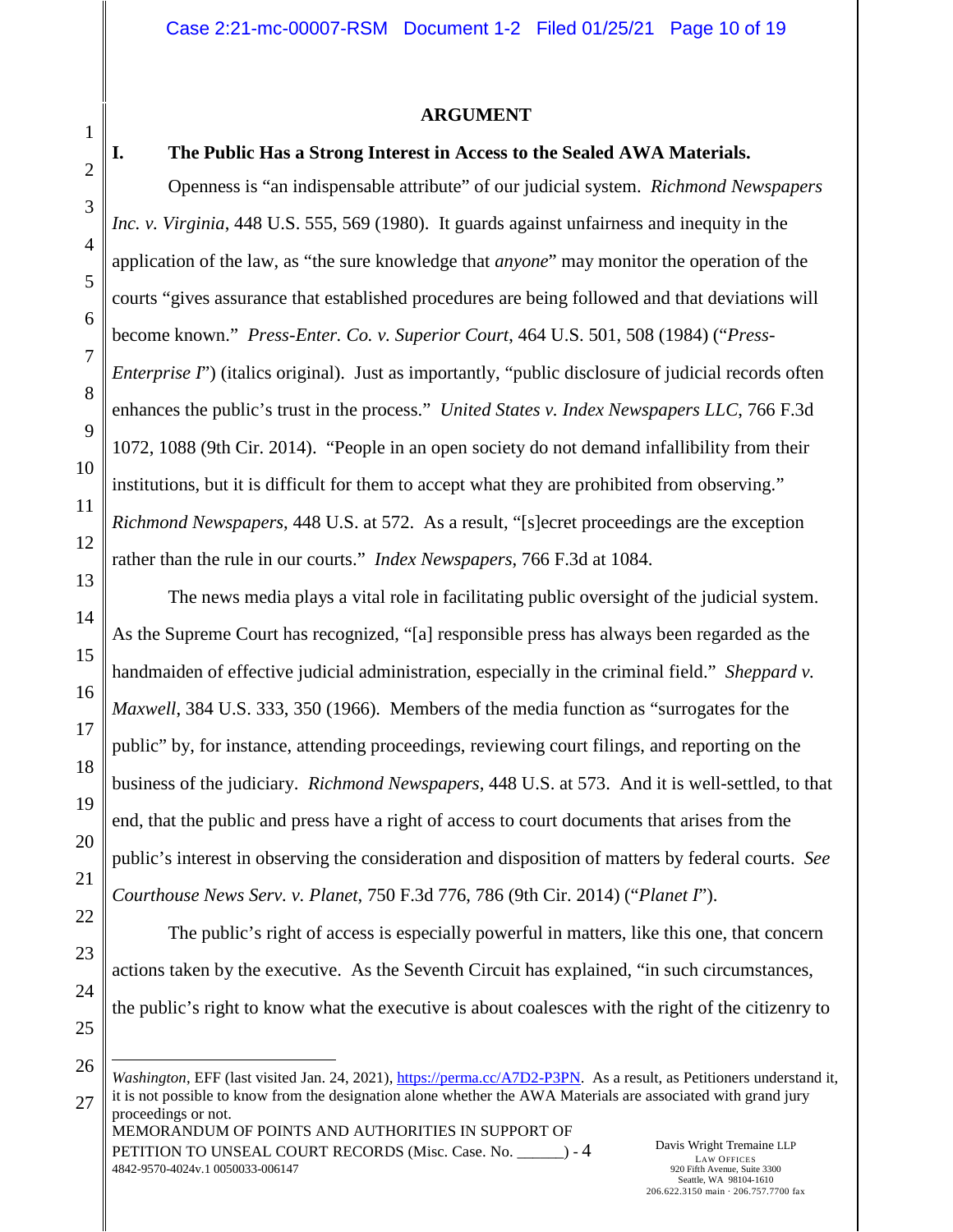<span id="page-10-4"></span><span id="page-10-2"></span>1 2 3 4 5 6 appraise the judicial branch." *Smith v. U.S. District Court*, 956 F.2d 647, 650 (7th Cir. 1992) (quoting *FTC v. Standard Fin. Mgmt. Corp.*, 830 F.2d 404, 410 (1st Cir. 1987)). The principle that "courts must impede scrutiny of the exercise of [judicial] judgment only in the rarest of circumstances" has special force, then, where "a judicial decision accedes to the requests of a coordinate branch, lest ignorance of the basis for the decision cause the public to doubt" the judiciary's independence. *United States v. Aref*, 533 F.3d 72, 83 (2d Cir. 2008).

<span id="page-10-5"></span>7 8 9 10 Unsealing the AWA Materials at issue will ensure that actions of both the executive and judicial branches re open to public scrutiny, and will help inform the active public debate over the government's use of the All Writs Act to compel private technology companies to provide technical assistance.

<span id="page-10-6"></span><span id="page-10-3"></span><span id="page-10-1"></span>11 12 13 14 15 16 17 18 19 20 21 22 23 The sealed AWA materials sought by Petitioners here are of particular public interest in light of the weighty constitutional and policy interests implicated by location tracking. As the Supreme Court recently reaffirmed, "location records 'hold for many Americans the privacies of life.'" *Carpenter v. United States*, 138 S. Ct. 2206, 2217 (2018) (quoting *Riley v. California*, 573 U.S. 373, 403 (2014)). Their disclosure to the government can burden a broad range of First and Fourth Amendment values, including reporter-source confidentiality. *See generally* Br. Amici Curiae of the Reporters Committee for Freedom of the Press and 19 Media Organizations in Support of Petitioner, *Carpenter*, 138 S. Ct. 2206. And the Court has, in that vein, shown "special solicitude for location information" even when those location records are held by a third party, such as Sabre. *Carpenter*, 138 S. Ct. at 2219. For this reason too, the press and public have a keen interest in understanding the government's basis for seeking AWA Orders directing Sabre to provide it with contemporaneous—or "real-time"—travel information about a targeted individual or individuals, and the district court's basis for issuing those AWA orders.

<span id="page-10-0"></span>24 25 **II. The Public Has Common-Law and Constitutional Rights to Access the AWA Materials.** 

"The law recognizes two qualified rights of access to judicial proceedings and records, a common law right 'to inspect and copy public records and documents, including judicial records

MEMORANDUM OF POINTS AND AUTHORITIES IN SUPPORT OF PETITION TO UNSEAL COURT RECORDS (Misc. Case. No. \_\_\_\_\_\_) - 5 4842-9570-4024v.1 0050033-006147

26

27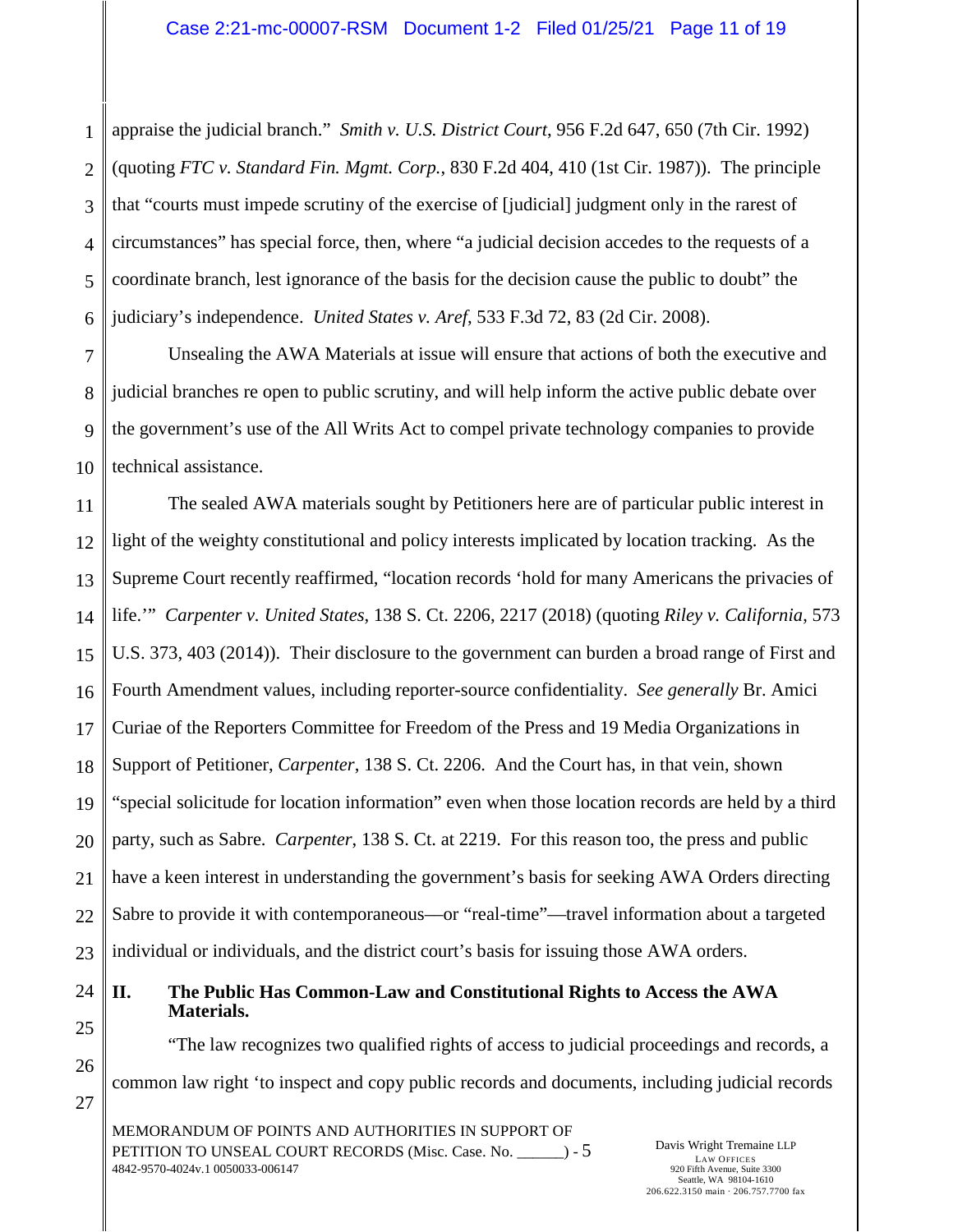1 2 3 4 5 6 and documents,' and a 'First Amendment right of access to criminal proceedings' and documents therein." *United States v. Business of Custer Battlefield Museum & Store Located at Interstate 90, Exit 514, S. of Billings, Mont.*, 658 F.3d 1188, 1192 (9th Cir. 2011) (first quoting *Nixon v. Warner Commc'ns, Inc.*, 435 U.S. 589, 597 (1978), then quoting *Press-Enter. Co. v. Superior Court*, 478 U.S. 1, 8 (1986) ("*Press-Enterprise II*")). Under either framework, the press and public have a presumptive right of access to the materials at issue here.

### <span id="page-11-6"></span><span id="page-11-5"></span><span id="page-11-4"></span><span id="page-11-3"></span><span id="page-11-1"></span><span id="page-11-0"></span>**A. The Public Has a Common-Law Right of Access to the AWA Materials.**

12 13 14 15 16 17 18 19 20 21 The press and public have a common-law right to access the AWA Materials, which are unquestionably "judicial records." *Custer Battlefield Museum*, 658 F.3d at 1193 (quoting *Nixon*, 435 U.S. at 597). "[A] 'strong presumption in favor of access'" to such documents "is the starting point" of the common-law analysis. *Kamakana v. City of Honolulu*, 447 F.3d 1172, 1178 (9th Cir. 2006) (quoting *Foltz v. State Farm Mutual Auto. Insurance Co.*, 331 F.3d 1122, 1135 (9th Cir. 2003)). Only a "narrow range" of judicial records is not subject to the right of public access at all, and then only if such records have "'traditionally been kept secret for important policy reasons.'" *Kamakana*, 447 F.3d at 1178 (quoting *Times Mirror Co. v. United States*, 873 F.2d 1210, 1219 (9th Cir. 1989)). And the Ninth Circuit has stressed that the mere fact that documents "may roughly fall into the category of law enforcement materials" is not enough to justify concluding that the common-law right of access does not attach, even if given "documents are usually or often deemed confidential" after weighing the relevant interests. *Id.* at 1185; *see also infra* Part III (discussing the compelling showing the government must make to overcome the presumptive right of access with respect to any specific court record).

22 23 24

25

26

27

MEMORANDUM OF POINTS AND AUTHORITIES IN SUPPORT OF PETITION TO UNSEAL COURT RECORDS (Misc. Case. No.  $\qquad \qquad$ ) - 6 4842-9570-4024v.1 0050033-006147 Davis Wright Tremaine LLP LAW OFFICES 920 Fifth Avenue, Suite 3300 Seattle, WA 98104-1610 All of the AWA Materials at issue here are judicial records to which the common-law presumption of public access applies. Indeed, the AWA Materials are in, as one court put it, the "top drawer of judicial records[,]" which consists of "documents authored or generated by the court in discharging its public duties, including opinions, orders, judgment, [and] docket sheets"—a drawer that is "hardly ever closed to the public." *In re Sealing and Non-Disclosure of Pen/Trap/2703(d) Orders*, 562 F. Supp. 2d 876, 891 (S.D. Tex. 2008). So too here. Certainly

<span id="page-11-2"></span>206.622.3150 main · 206.757.7700 fax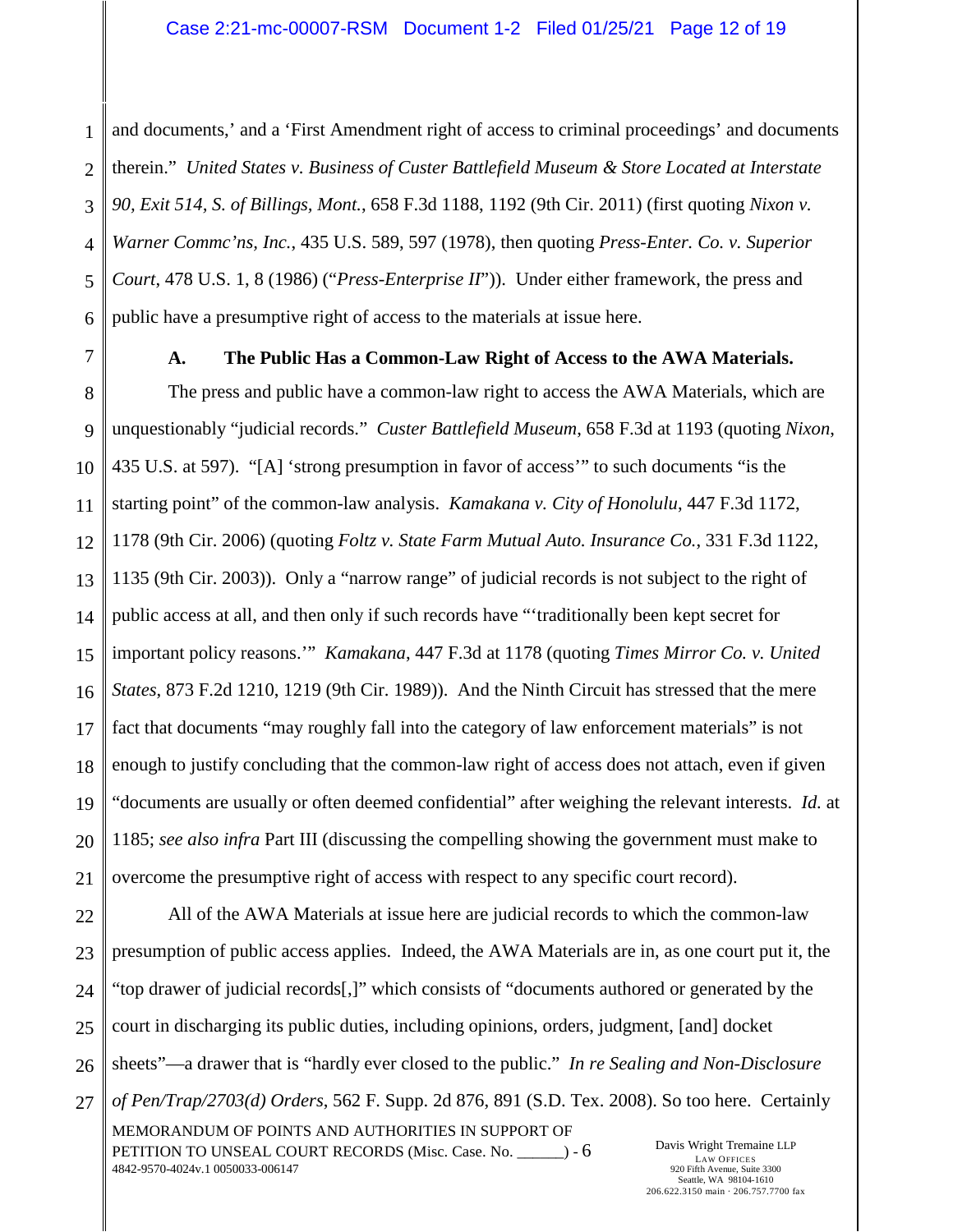<span id="page-12-4"></span><span id="page-12-1"></span>1 2 3 4 5 "[t]here is no doubt that the court orders themselves are judicial records," since "[c]ourt decisions are the 'quintessential business of the public's institutions.'" *In re Leopold to Unseal Certain Electronic Surveillance Applications and Orders*, 964 F.3d 1121, 1128 (D.C. Cir. 2020) (quoting *EEOC v. Nat'l Children's Ctr*., *Inc.*, 98 F.3d 1406, 1409 (D.C. Cir. 1996)). So, too, are the court's docket sheets reflecting those orders. *See, e.g.*, *id.* at 1129.

<span id="page-12-10"></span><span id="page-12-5"></span>6 7 8 9 10 11 12 13 14 15 16 17 The same is true of the government's applications requesting such orders, and any supporting documents. An application for a judicial order to a third party under the All Writs Act is analytically no different from any other motion, petition, or application seeking courtordered relief. The Act is routinely invoked in open court, in that vein, to request a range of common-law writs and several varieties of equitable relief that determine the obligations of third parties. *See* Samuel I. Ferenc, Note, *Clear Rights and Worthy Claimants: Judicial Intervention in Administrative Action Under the All Writs Act*, 118 Colum. L. Rev. 127, 139–141 (2018) (collecting contexts). Such materials, "filed with the objective of obtaining judicial action or relief," are quintessentially judicial records. *United States v. Appelbaum*, 707 F.3d 283, 295 (4th Cir. 2013); *see also Kamakana*, 447 F.3d at 1179 (emphasizing the strength of the public's interest in motions that, like a motion for summary judgment, ask the court to "adjudicate" substantive rights" (quoting *Foltz*, 331 F.3d at 1135)).

<span id="page-12-0"></span>18

### <span id="page-12-8"></span><span id="page-12-7"></span><span id="page-12-6"></span><span id="page-12-2"></span>**B. The Public Has a Constitutional Right of Access to the AWA Materials.**

<span id="page-12-9"></span>19 20 21 22 23 24 25 26 27 MEMORANDUM OF POINTS AND AUTHORITIES IN SUPPORT OF PETITION TO UNSEAL COURT RECORDS (Misc. Case. No.  $\qquad \qquad$ ) - 7 4842-9570-4024v.1 0050033-006147 Davis Wright Tremaine LLP LAW OFFICES 920 Fifth Avenue, Suite 3300 Seattle, WA 98104-1610 In addition to a presumptive common-law right to inspect the AWA Materials, the public also has a constitutional right of access to those judicial records. In determining whether the First Amendment affords a right of access to a document at any particular stage in a judicial process, courts look to the complimentary considerations of "experience and logic" –– that is, "whether the place and process have historically been open to the press and general public" and "whether public access plays a significant positive role in the functioning of the particular process in question." *Press-Enterprise II*, 478 U.S. at 8, 9. As the Ninth Circuit has explained, "[w]here access has traditionally been granted to the public without serious adverse consequences, logic necessarily follows." *In re Copley Press*, *Inc.*, 518 F.3d 1022, 1026 n.2 (9th

<span id="page-12-3"></span>206.622.3150 main · 206.757.7700 fax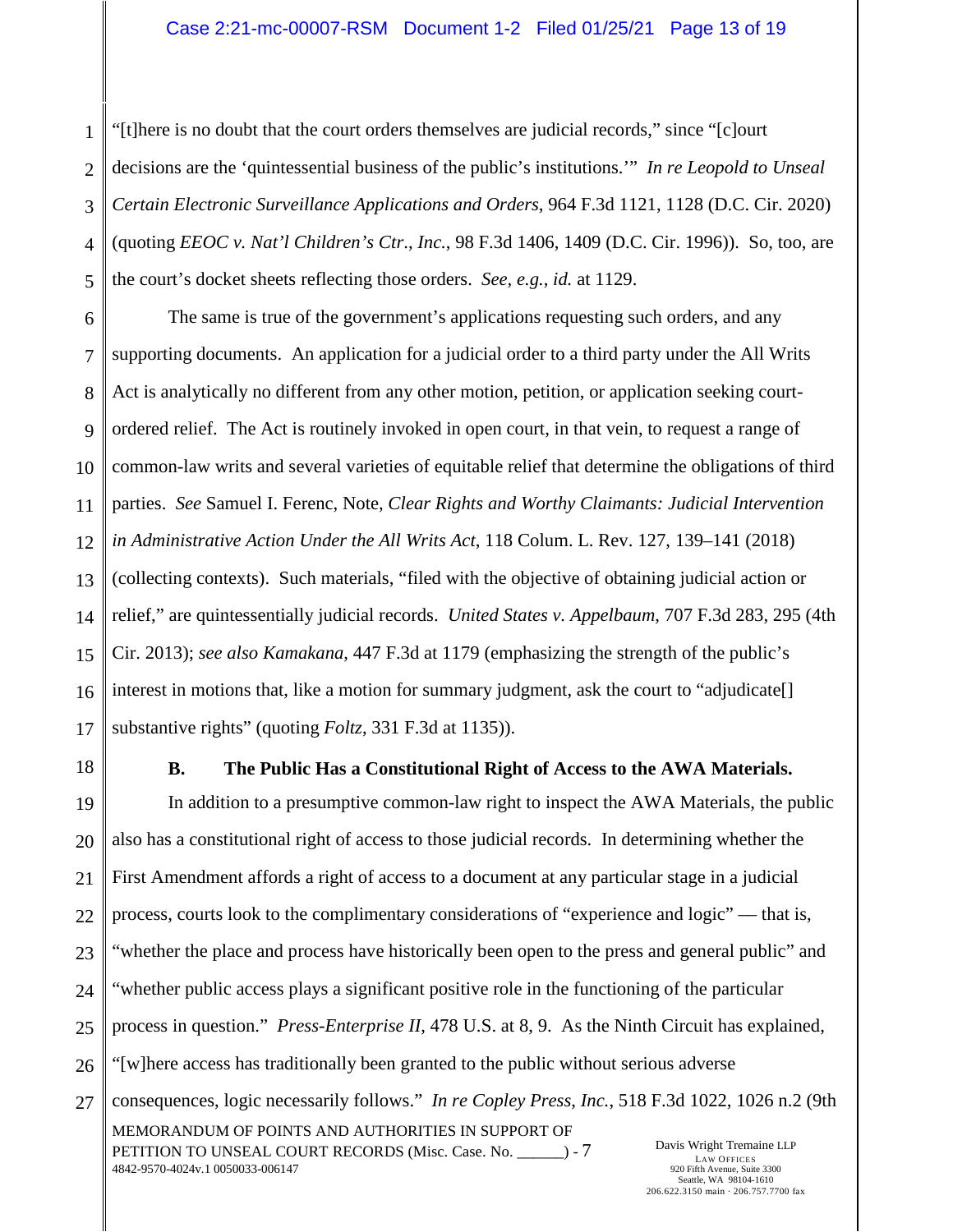1 2 3 4 Cir. 2008). But "even without an 'unbroken history of public access,' the First Amendment right exists if 'public scrutiny' would 'benefit' the proceedings." *Id.* (quoting *Seattle Times Co. v. U.S. Dist. Court*, 845 F.2d 1513, 1516–17 (9th Cir. 1988)). Applying those principles here, the First Amendment right attaches to the AWA Materials.

<span id="page-13-9"></span><span id="page-13-7"></span><span id="page-13-6"></span><span id="page-13-3"></span><span id="page-13-2"></span>**1. The Public Has a Constitutional Right of Access to the AWA Order.** 

<span id="page-13-10"></span><span id="page-13-0"></span>9 10 11 12 13 14 15 As to the AWA Order itself, "it should go without saying that the judge's opinions and orders belong in the public domain." *Union Oil Co. of Cal. v. Leavell*, 220 F.3d 562, 568 (7th Cir. 2000); *see also United States v. Ressam*, 221 F. Supp. 2d 1252, 1262 (W.D. Wash. 2002) (emphasizing the "venerable tradition of public access to court orders"). As the D.C. Circuit recently observed, "since at least the time of Edward III, judicial decisions have been held open for public inspection." *In re Leopold*, 964 F.3d at 1128 (citing 3 Edward Coke, Reports, at iii-v (London, E. & R. Nutt & R. Gosling 1738) (1602)). Logic informs that history, since "[w]ithout access to judicial opinions, public oversight of the courts, including the processes and the outcomes they produce, would be impossible." *Doe Co. v. Pub. Citizen*, 749 F.3d 246, 267 (4th Cir. 2014).

<span id="page-13-8"></span><span id="page-13-1"></span>16 17 18 19 20 21 22 23 24 25 26 Applying this principle, the Ninth Circuit has found a First Amendment right of access to a variety of miscellaneous orders, *see Index Newspapers*, 766 F.3d at 1093 (contempt order); *In re Copley Press*, 518 F.3d at 1026 (order granting motion to seal), as have other district courts within the Ninth Circuit, *see, e.g.*, *Ressam*, 221 F. Supp. 2d at 1262 (protective order). And, particularly in the context of warrants and other judicial records related to criminal investigations, access to court orders plays the critical role of assuring the public "that judges are not merely serving as a rubber stamp for the police." *Custer Battlefield Museum*, 658 F.3d at 1194 (quoting *In re N.Y. Times Co.*, 585 F. Supp. 2d 83, 88 (D.D.C. 2008)). So too here. While the Ninth Circuit has yet to squarely resolve how the "experience and logic framework" applies to All Writs Act orders, there is no reason to exempt such orders from the usual presumption of "public access to court orders." *Ressam*, 221 F. Supp. 2d at 1262.

<span id="page-13-4"></span>27

<span id="page-13-5"></span>MEMORANDUM OF POINTS AND AUTHORITIES IN SUPPORT OF PETITION TO UNSEAL COURT RECORDS (Misc. Case. No.  $\qquad \qquad$ ) - 8 4842-9570-4024v.1 0050033-006147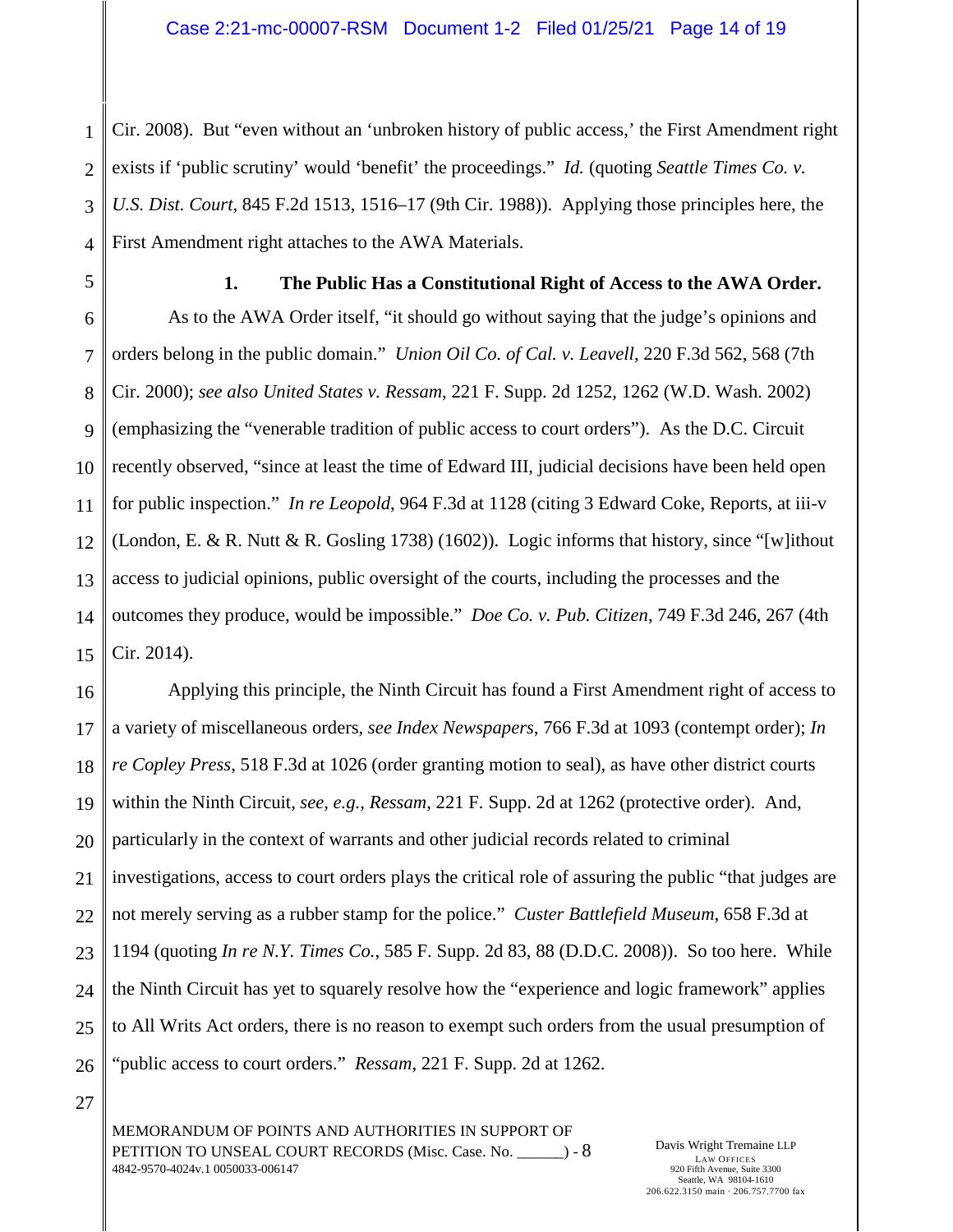<span id="page-14-0"></span>1

### <span id="page-14-7"></span><span id="page-14-5"></span>**2. The Public Has a Constitutional Right of Access to the Application and Supporting Materials.**

2 3 4 5 6 7 8 9 10 11 12 13 14 15 16 17 18 The public also has a First Amendment right of access to the application and any supporting materials. The Ninth Circuit has not resolved how the "experience and logic" framework applies to applications under the All Writs Act, but as discussed *supra* Part II.A, such applications play the same role in the adjudicatory process that other presumptively accessible motions for court-ordered relief do. Many forms of relief authorized by the Act have traditionally been sought in open court; the propriety of any particular writ of mandamus, for instance, is plainly the kind of question that has long been litigated in public. *See Marbury v. Madison*, 5 U.S. (1 Cranch) 137, 137 (1803). Logic points in the same direction: "The public has an interest in learning . . . the evidence and records" that underpinned a court order determining the legal obligations of a third party, or else the public cannot judge for itself whether the court's order has a valid basis. *Pub. Citizen*, 749 F.3d at 267. The government has already implicitly recognized as much in the All Writs Act context. The Justice Department favored litigating the validity of its technical assistance request to Apple in public view on the theory that the public, if fully apprised of the government's reasons for seeking such an order, would be more likely to believe that the government was justified in applying for such novel relief. *Cf.* Justin Wm. Moyer, *FBI Director Makes Personal, Passionate Plea on Apple-San Bernardino Controversy*, Wash. Post (Feb. 22, 2016), [https://perma.cc/J29X-S8X3.](https://perma.cc/J29X-S8X3)

<span id="page-14-1"></span>

19

20

21

22

23

<span id="page-14-3"></span>24

25

26

27

### <span id="page-14-8"></span><span id="page-14-6"></span><span id="page-14-4"></span><span id="page-14-2"></span>**3. The Public Has a Constitutional Right of Access to the Docket Sheet in Case Nos. GJ-17-432 and GJ-19-097.**

Finally, the public and press have a First Amendment right of access to the docket sheets reflecting the AWA Materials filed with the Court. There is a "centuries-long history of public access to dockets." *United States v. Mendoza*, 698 F.3d 1303, 1304 (10th Cir. 2012). And a number of federal appellate courts have recognized a First Amendment right of access to docket sheets, *see Hartford Courant Co. v. Pellegrino*, 380 F.3d 83, 91 (2d Cir. 2004); *Pub. Citizen*, 749 F.3d at 268, including in the context of investigative materials, *see In re Search Warrant for Secretarial Area Outside Office of Gunn*, 855 F.2d 569, 575 (8th Cir. 1988).

MEMORANDUM OF POINTS AND AUTHORITIES IN SUPPORT OF PETITION TO UNSEAL COURT RECORDS (Misc. Case. No.  $\qquad$ ) - 9 4842-9570-4024v.1 0050033-006147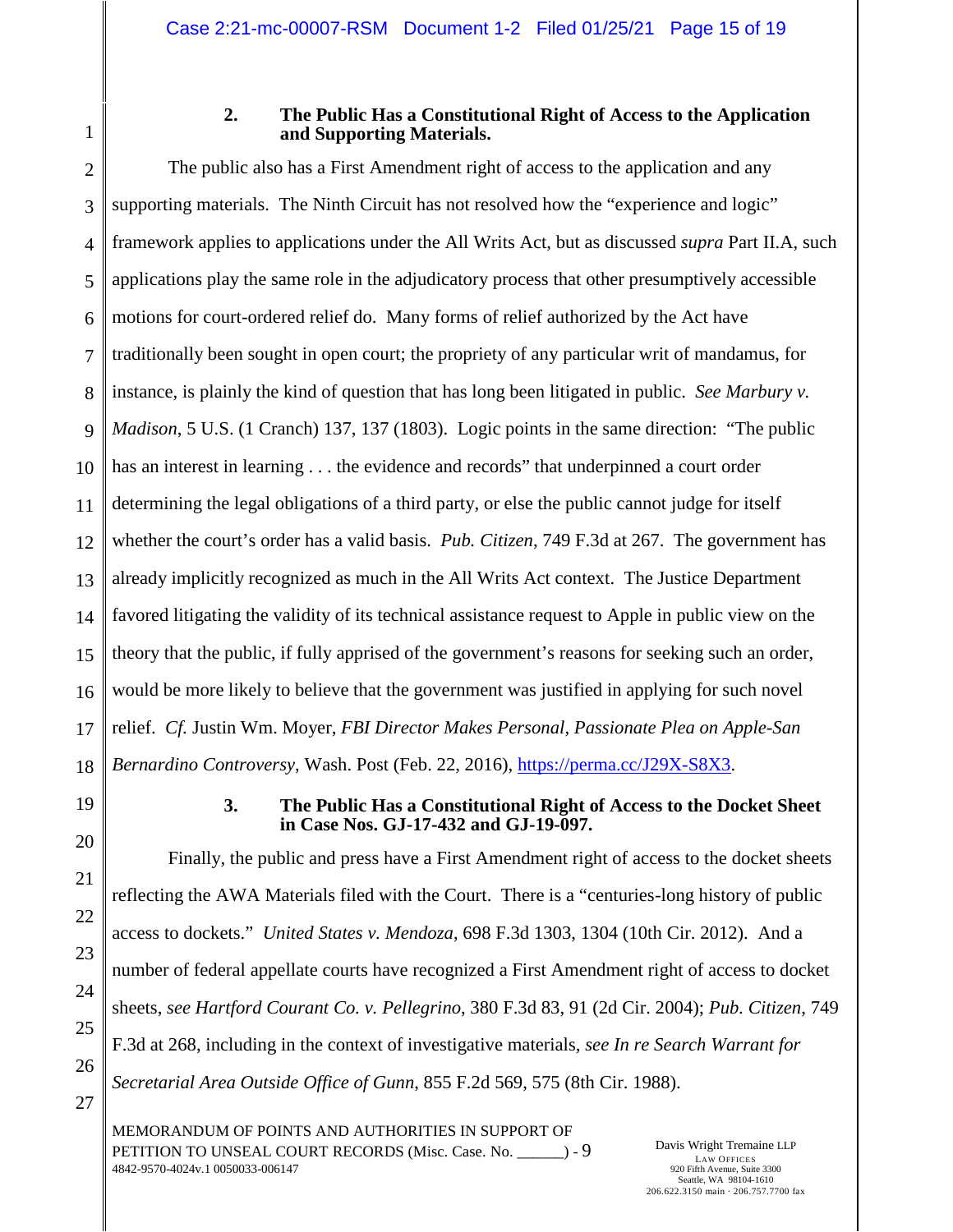<span id="page-15-1"></span>1 2 3 4 5 6 7 8 9 10 To hold otherwise would make nonsense of the right of access, since without a docket that gives notice of the existence of an application or order, the public would have no opportunity to oppose "closure of a document or proceeding that is itself a secret." *Pub. Citizen*, 749 F.3d at 268. Petitioners' ability to assert their rights in this very case, for instance, is grounded in the fortuity that the existence of the AWA Order was referenced in an entirely different public document. The same dynamic unfolded in the case of an All Writs Act application and order unsealed in the District of Massachusetts in 2016: The ACLU was able to assert its right of access only because the order's existence was referenced in a public search warrant affidavit. *See* Janus Rose, *Apple's Next Encryption Battle is Likely Playing Out in Secret in a Boston Court*, Vice (Mar. 31, 2016), [https://perma.cc/X7UA-D9YV.](https://perma.cc/X7UA-D9YV) The government in that case promptly conceded that there was no continued need to seal the application and order. *See* Motion to Unseal, *In re One Gray and Black Colored Apple iPhone*, No. 1:16-mj-02007 (D. Mass. Apr. 8, 2016). If not for that affidavit's stray reference to the existence of the matter, then, a docket that could no longer constitutionally remain sealed would nevertheless have remained so indefinitely.

<span id="page-15-6"></span><span id="page-15-3"></span><span id="page-15-2"></span>At heart, as the D.C. Circuit explained in articulating the common-law right of access to certain electronic surveillance orders, "[i]t would make little sense to provide public access to court documents but not to the indices that record them and thus make them accessible." *In re Leopold*, 964 F.3d at 1129. The right of access is a dead letter absent "a meaningful ability for the public to find and access those documents" to which the right attaches. *Index Newspapers*, 766 F.3d at 1086. Experience and logic therefore dictate that the press and public have a right of access to the docket sheets in GJ-17-432 and GJ-19-097.

<span id="page-15-4"></span><span id="page-15-0"></span>**III. The Public's Rights of Access Can Be Overcome Only on a Compelling Showing That the Government Cannot Make in This Case.** 

<span id="page-15-5"></span>The rights of access at issue here are weighty. Where the First Amendment right attaches, records can be sealed only if "specific, on the record findings are made demonstrating that 'closure is essential to preserve higher values and is narrowly tailored to serve that interest.'"

MEMORANDUM OF POINTS AND AUTHORITIES IN SUPPORT OF PETITION TO UNSEAL COURT RECORDS (Misc. Case. No. \_\_\_\_\_\_) - 10 4842-9570-4024v.1 0050033-006147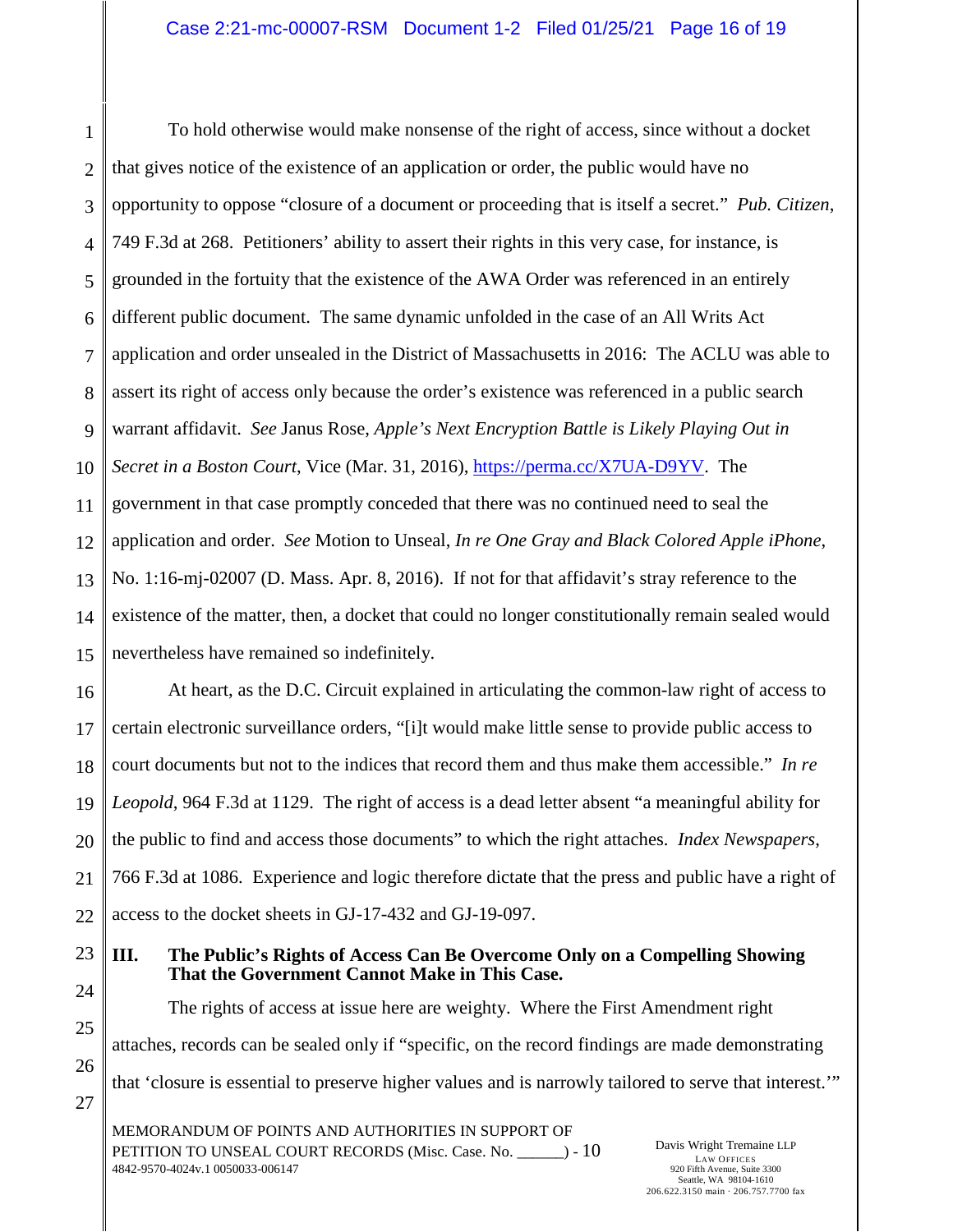<span id="page-16-5"></span><span id="page-16-4"></span><span id="page-16-3"></span>1 2 3 4 5 6 7 *Press-Enterprise II*, 478 U.S. at 13–14 (quoting *Press-Enterprise I*, 464 U.S. at 510). Where the common-law right applies, "a 'strong presumption in favor of access is the starting point,'" and "[a] party seeking to seal a judicial record then bears the burden of overcoming this strong presumption by . . . 'articulat[ing] compelling reasons' . . . that outweigh the general history of access and the public policies favoring disclosure." *Custer Battlefield Museum*, 658 F.3d at 1194–95 (quoting *Kamakana*, 447 F.3d at 1178–79) (alteration in original). No such showing can be made here.

<span id="page-16-2"></span><span id="page-16-0"></span>8 9 10 11 12 13 14 15 16 17 This is not, for instance, a case in which the government can claim an interest in preserving "the secrecy of law enforcement techniques." *In re Motion to Compel Facebook to Provide Technical Assistance*, 357 F. Supp. 3d 1041, 1044 (E.D. Cal. 2019). The fact that Sabre engages in "hot-watch" monitoring of travelers on behalf of the government is already public. *See* Brewster, *supra*. Moreover, the existence of the particular AWA Order at issue—which dates back to 2016—also is already public. *Id.* And, to the extent the AWA Materials contain information that the government nevertheless can demonstrate it has a compelling or countervailing interest in maintaining under seal, the Court "can accommodate those concerns by redacting sensitive information rather than refusing to unseal the materials entirely." *Custer Battlefield Museum*, 658 F.3d at 1195 n.5.

<span id="page-16-1"></span>18 19 20 21 22 23 24 25 Those conclusions are fortified by the likelihood that the underlying arrest warrants, which are now more than a year old, have already been executed. As the Ninth Circuit has explained in elaborating the common-law right of access, "[p]ost-investigation . . . warrant materials 'have historically been available to the public.'" *Custer Battlefield Museum*, 658 F.3d at 1193 (quoting *In re N.Y. Times Co.*, 585 F. Supp. 2d at 88). At that stage of a proceeding, the government's secrecy interests are sharply attenuated––the search or arrest has been accomplished––and the balance shifts decisively in favor of the public's interest in "keepi[ng] a watchful eye on the workings of public agencies." *Id.* at 1194 (internal quotation omitted)

26 27

> MEMORANDUM OF POINTS AND AUTHORITIES IN SUPPORT OF PETITION TO UNSEAL COURT RECORDS (Misc. Case. No.  $\qquad$ ) - 11 4842-9570-4024v.1 0050033-006147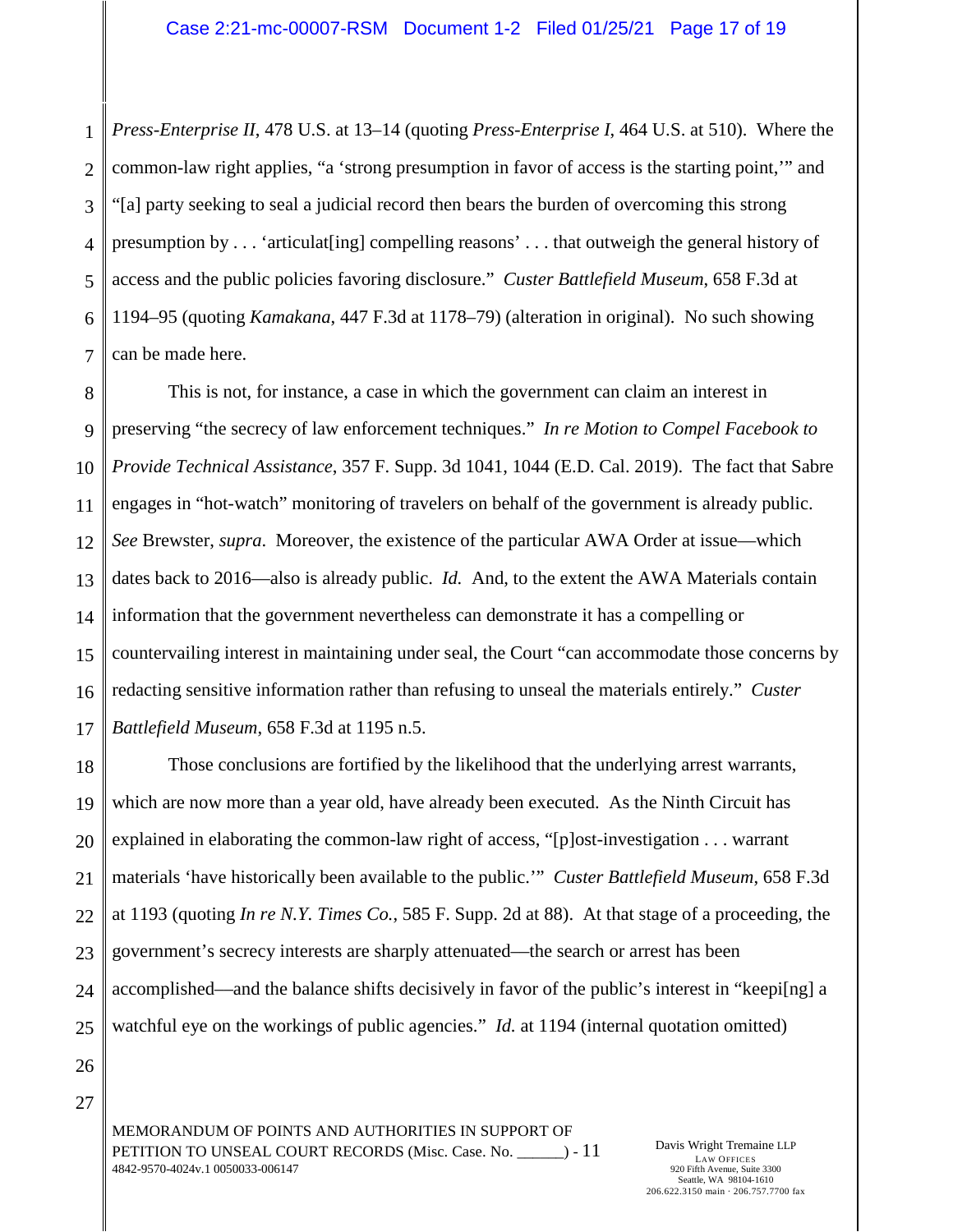<span id="page-17-2"></span><span id="page-17-0"></span>

| $\mathbf{1}$   | (alteration in original). $^2$ The same considerations are instructive in weighing the government's                                                                                                                                                                                                                                                    |
|----------------|--------------------------------------------------------------------------------------------------------------------------------------------------------------------------------------------------------------------------------------------------------------------------------------------------------------------------------------------------------|
| 2              | interest—to the extent it can, in fact, demonstrate one—in maintaining the AWA Materials at                                                                                                                                                                                                                                                            |
| 3              | issue here under seal. Cf. In re One Gray and Black Colored Apple iPhone, No. 1:16-mj-02007                                                                                                                                                                                                                                                            |
| $\overline{4}$ | (D. Mass. Apr. 8, 2016) (minute order) (granting the government's motion to unseal All Writs                                                                                                                                                                                                                                                           |
| 5              | Act materials where corresponding search warrant had already been executed).                                                                                                                                                                                                                                                                           |
| 6              | <b>CONCLUSION</b>                                                                                                                                                                                                                                                                                                                                      |
| 7              | For the foregoing reasons, Applicants respectfully request that the Court enter an order                                                                                                                                                                                                                                                               |
| 8              | unsealing the AWA Materials.                                                                                                                                                                                                                                                                                                                           |
| 9              |                                                                                                                                                                                                                                                                                                                                                        |
| 10             | DATED this $25th$ day of January, 2021.                                                                                                                                                                                                                                                                                                                |
| 11             | Davis Wright Tremaine LLP                                                                                                                                                                                                                                                                                                                              |
| 12             |                                                                                                                                                                                                                                                                                                                                                        |
| 13             | By s/Ambika Kumar Doran<br>Ambika Kumar Doran, WSBA #38237                                                                                                                                                                                                                                                                                             |
| 14             | 920 Fifth Avenue, Suite 3300<br>Seattle, WA 98104-1610                                                                                                                                                                                                                                                                                                 |
| 15             | Telephone: (206) 757-8030<br>Fax: (206) 757-7030                                                                                                                                                                                                                                                                                                       |
| 16             | E-mail: ambikadoran@dwt.com                                                                                                                                                                                                                                                                                                                            |
| 17             | <b>REPORTERS COMMITTEE FOR</b><br><b>FREEDOM OF THE PRESS</b>                                                                                                                                                                                                                                                                                          |
| 18             | Katie Townsend<br>Pro hac vice application forthcoming                                                                                                                                                                                                                                                                                                 |
| 19             | 1156 15 <sup>th</sup> Street NW, Suite 1020<br>Washington, D.C. 20005                                                                                                                                                                                                                                                                                  |
| 20             | Telephone: (202) 795-9300<br>Fax: (202) 795-9310                                                                                                                                                                                                                                                                                                       |
| 21             | E-mail: ktownsend@rcfp.org                                                                                                                                                                                                                                                                                                                             |
| 22             | Attorneys for Petitioners Forbes Media LLC                                                                                                                                                                                                                                                                                                             |
| 23             | and Thomas Brewster                                                                                                                                                                                                                                                                                                                                    |
| 24             |                                                                                                                                                                                                                                                                                                                                                        |
| 25             |                                                                                                                                                                                                                                                                                                                                                        |
| 26             | <sup>2</sup> Regardless of the investigation's status, the public has a right of access to related sealing motions and orders, see In re Copley Press, 518 F.3d at<br>1026, if not attachments to those motions, see United States v. Doe, 870 F.3d 991, 997 (9th Cir. 2017) (citing In re Copley Press, 518 F.3d at                                   |
| 27             | 1026–28). "Logic  dictates that the record of these types of proceedings should be open to the public," at least in part, "because the very issue<br>at hand is whether the public should be excluded or included in various types of judicial proceedings." Index Newspapers, 766 F.3d at 1096.<br>MEMORANDUM OF POINTS AND AUTHORITIES IN SUPPORT OF |
|                | Davis Wright Tremaine LLP<br>PETITION TO UNSEAL COURT RECORDS (Misc. Case. No. ________) - 12<br><b>LAW OFFICES</b><br>4842-9570-4024v.1 0050033-006147<br>920 Fifth Avenue, Suite 3300<br>Seattle, WA 98104-1610<br>206.622.3150 main · 206.757.7700 fax                                                                                              |

<span id="page-17-4"></span><span id="page-17-3"></span><span id="page-17-1"></span>║